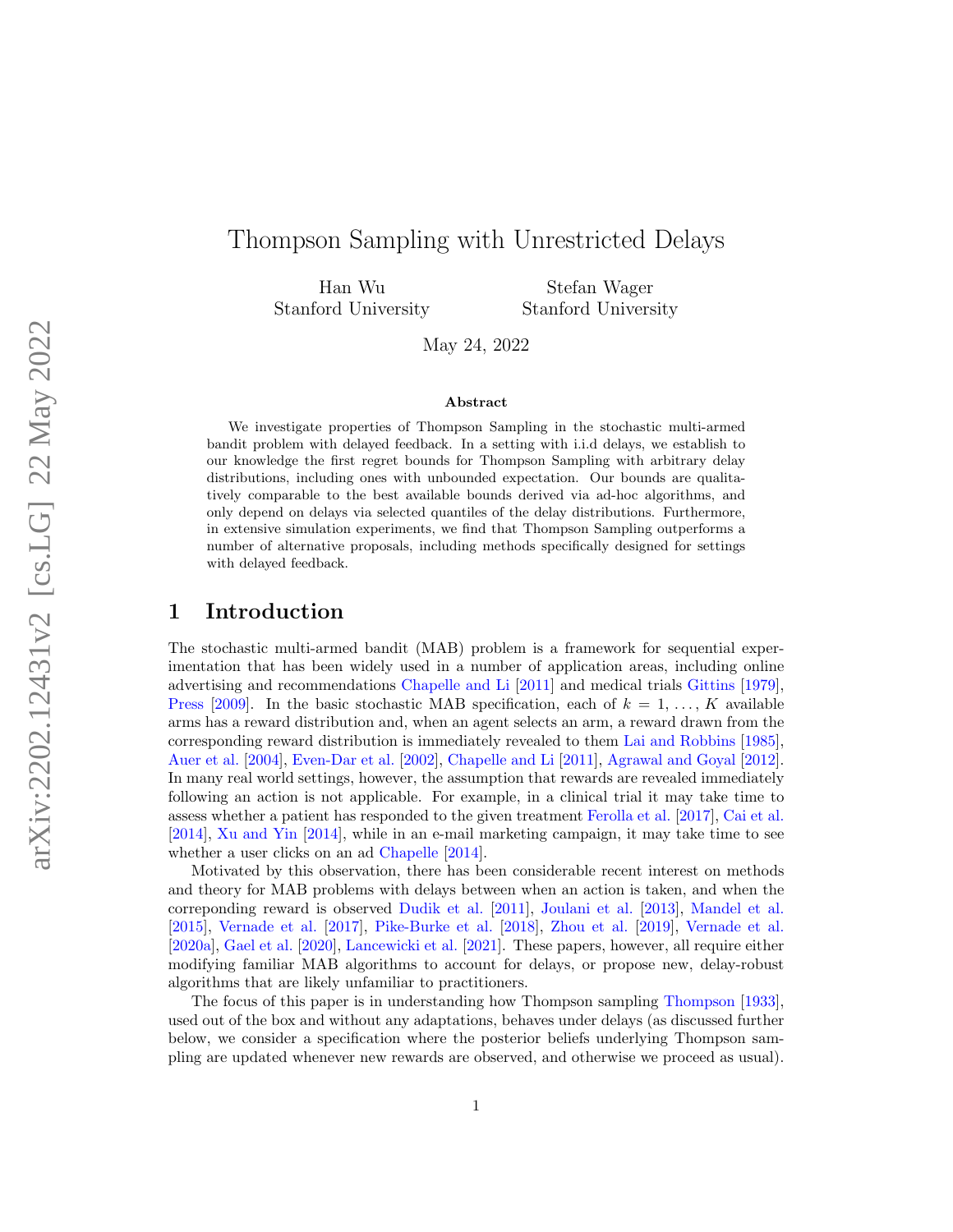Thompson sampling is a robust MAB algorithm that consistently achieves strong empirical performance across a number of benchmarks, and is popular among practitioners [Chapelle](#page-15-0) [and Li](#page-15-0) [\[2011\]](#page-15-0), [Russo et al.](#page-16-8) [\[2018\]](#page-16-8).

Our main result is that, using analytic ideas that build on results for both Thompson sampling without delays [Agrawal and Goyal](#page-14-2) [\[2013a,](#page-14-2)[b\]](#page-14-3), [Kaufmann et al.](#page-16-9) [\[2012\]](#page-16-9) and recent ideas for accommodating delays [Lancewicki et al.](#page-16-6) [\[2021\]](#page-16-6), we can verify that Thompson sampling admits strong formal guarantees in the setting with unrestricted delays. Specifically we prove a  $O(\sum_i \log T / q_i + d_i(q_i))$  regret bound for any selected  $q_i \in (0, 1)$ , where  $d_i(q_i)$ is the  $q_i$ -th quantile of the delay distribution of the *i*-th arm. Meanwhile, our experiments align with observed strong empirical performance of Thompson sampling: In a number of simulation specifications adapted from recent papers that propose new delay-robust MAB algorithms, we find that Thompson sampling matches or outperforms the proposed algorithms. Overall, our results suggest Thompson sampling to be a robust and reliable method for stochastic MAB problems with delays.

#### 1.1 Related Work

Early results on MAB with delays made strong assumptions on delay distributions: For example, [Dudik et al.](#page-15-6) [\[2011\]](#page-15-6) consider a model with constant (deterministic) delays, [Mandel](#page-16-2) [et al.](#page-16-2) [\[2015\]](#page-16-2) assume bounded delays, while [Joulani et al.](#page-15-7) [\[2013\]](#page-15-7) assume that the delay distribution has bounded expectation. More recently, there has been interest in guarantees that are robust to heavy-tailedness in the delay distribution. [Gael et al.](#page-15-8) [\[2020\]](#page-15-8) consider a setting with polynomial tail bounds on the delay distribution while in a recent advance, [Lancewicki et al.](#page-16-6) [\[2021\]](#page-16-6) developed algorithms based on UCB and successive elimination that allow for unrestricted delay distributions. In this paper, we also allow for unrestricted delay distributions, and adapt ideas from [Lancewicki et al.](#page-16-6) [\[2021\]](#page-16-6) in order to do so.

There are a considerable number of results on the behavior of Thompson sampling without delays [Agrawal and Goyal](#page-14-1) [\[2012,](#page-14-1) [2013a,](#page-14-2)[b,](#page-14-3) [2017\]](#page-14-4), [Russo and Roy](#page-16-10) [\[2016\]](#page-16-10), [Russo et al.](#page-16-8) [\[2018\]](#page-16-8), [Kaufmann et al.](#page-16-9) [\[2012\]](#page-16-9), [Gopalan et al.](#page-15-9) [\[2014\]](#page-15-9), [Kawale et al.](#page-16-11) [\[2015\]](#page-16-11), [Ferreira et al.](#page-15-10) [\[2018\]](#page-15-10). However, while Thompson sampling is known empirically to be robust to delays [Chapelle and Li](#page-15-0) [\[2011\]](#page-15-0), we are not aware of formal regret guarantees available in this setting. [Joulani et al.](#page-15-7) [\[2013\]](#page-15-7) propose a meta-algorithm for turning any stochastic MAB algorithm with guarantees in the delay-free setting into one that has guarantees with delays. However, when applied to Thompson sampling, their meta-algorithm would require subtle modifications to Thompson sampling, and their results only apply to delay distributions with bounded expectation. [Gur and Momeni](#page-15-11) [\[2022\]](#page-15-11) show that Thompson sampling has desirable properties in a setting without delays, but where the analyst may sometimes acquire additional information from external sources. At a high level, our paper is aligned with [Gur](#page-15-11) [and Momeni](#page-15-11) [\[2022\]](#page-15-11) in that we both find Thompson sampling to be robust to non-standard information flows. [Qin and Russo](#page-16-12) [\[2022\]](#page-16-12) propose a robust variant of Thompson sampling that, when used for arm selection, is guaranteed never to perform much worse than a uniformly randomized experiment in choosing a good arm to deploy—even in non-stationary environments and under arbitrary delays.

Finally, we also note recent work on sequential learning with delays that go beyond the MAB-based specification considered here. [Vernade et al.](#page-16-3) [\[2017\]](#page-16-3) studied partially observed stochastic Bernoulli bandit where only a reward of 1 can be directly observed with the value of delay. Under the assumption that the delay distribution is known they provided algorithms that have close to optimal asymptotic performance. [Vernade et al.](#page-16-5) [\[2020a\]](#page-16-5) fur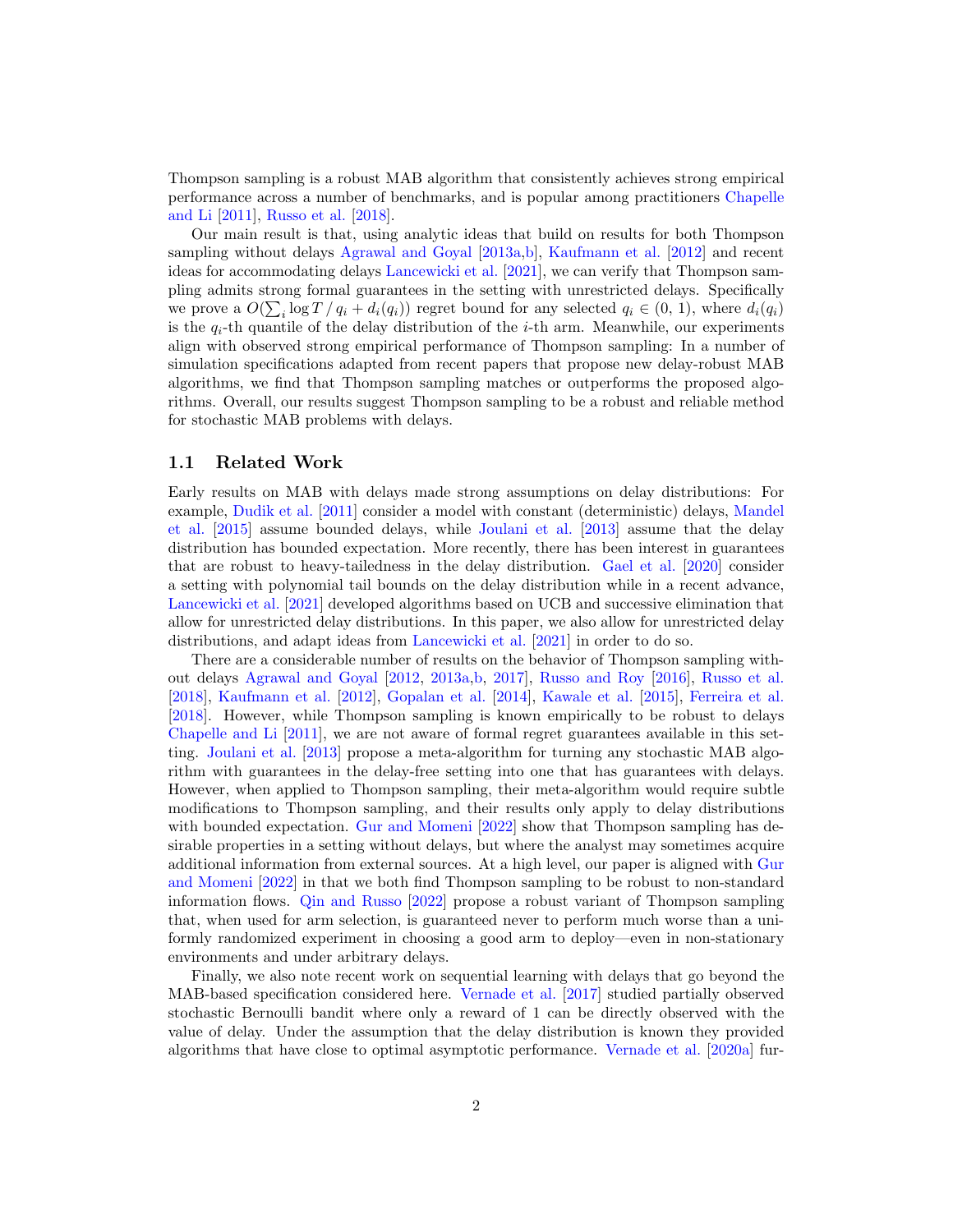ther extended this framework to linear bandit where a version of Thompson Sampling was provided but no theoretical analysis was given. [Pike-Burke et al.](#page-16-4) [\[2018\]](#page-16-4) studied the MAB with delays when we only have access to aggregated anonymous feedback. [Zhou et al.](#page-17-1) [\[2019\]](#page-17-1) studied a generalized linear contextual bandit with delays, while [Vernade et al.](#page-17-2) [\[2020b\]](#page-17-2) considered the case of non-stationary bandits with delays when intermediate observations are available.

## <span id="page-2-2"></span>2 Problem Setup and Background

We consider the following problem setup, which adds the stochastic delay structure to the classical stochastic multi-armed bandit problem. Suppose we have  $K$  arms with reward distribution  $\nu_1, ..., \nu_K$ . We assume that all reward distributions are supported on the interval [0, 1], and that there is a unique optimal arm (with the highest mean reward). At each round  $t = 1, ..., T$ , the agent chooses an action  $a_t$ . The environment samples a reward  $r_t$  from  $\nu_{a_t}$ , a delay  $l_t$ , and the agent observes the reward at round  $t + l_t$ . The setup is described in Model [1.](#page-2-0) We assume for simplicity that delays are supported on  $\mathbb{N}\bigcup\{\infty\}$ ; this is without loss of generality since the agent only collects feedback and chooses new actions at integer time points. We also note that the values of delay and the original time of the reward are not revealed to the agent.

| Model 1: Stochastic multi-armed bandit with delays                                       |
|------------------------------------------------------------------------------------------|
| for $t \in [T]$ do                                                                       |
| Agent picks an action $a_t \in [K]$ .                                                    |
| Environment samples $r_t \sim \nu_{a_t}$ and $l_t$ .                                     |
| Agent get a reward $r_t$ , which is not immediately revealed.                            |
| The set $\{(a_s, r_s): t = s + l_s\}$ is revealed to the agent, which contains values of |
| action, reward pairs from previous rounds.                                               |
| end                                                                                      |

<span id="page-2-0"></span>Our setup leaves the delay structure unspecified. In this paper, we mainly focus on one particular form of delay, i.i.d delays. In this setting, each arm has a separate delay distribution and  $l_t$  is sampled independently of everything else from the delay distribution of arm  $a_t$ . We will evaluate our agent by the expected regret (called regret from hereon) which under Model [1](#page-2-0) can be expressed as

<span id="page-2-1"></span>
$$
R_T = T\mu_{i^*} - \sum_{t=1}^T \mathbb{E}[r_t] = \sum_{i=1}^K \Delta_i \mathbb{E}[m_T(i)],
$$
\n(1)

where  $\mu_i$  is the mean of distribution  $\nu_i$  and  $i^*$  denotes the optimal index.  $\Delta_i = \mu_{i^*} - \mu_i$  is the gap between the optimal arm and the arm i and  $m_T(i)$  is the number of time we pull arm  $i$  by time  $T$ .

#### 2.1 Thompson Sampling under Delay

Thompson sampling [Thompson](#page-16-7) [\[1933\]](#page-16-7) is an adaptive Bayesian method that chooses the actions at each round according to the current posterior probability that the action maximizes expected reward; see [Russo et al.](#page-16-8) [\[2018\]](#page-16-8) for a recent review. We consider a Bernoulli bandit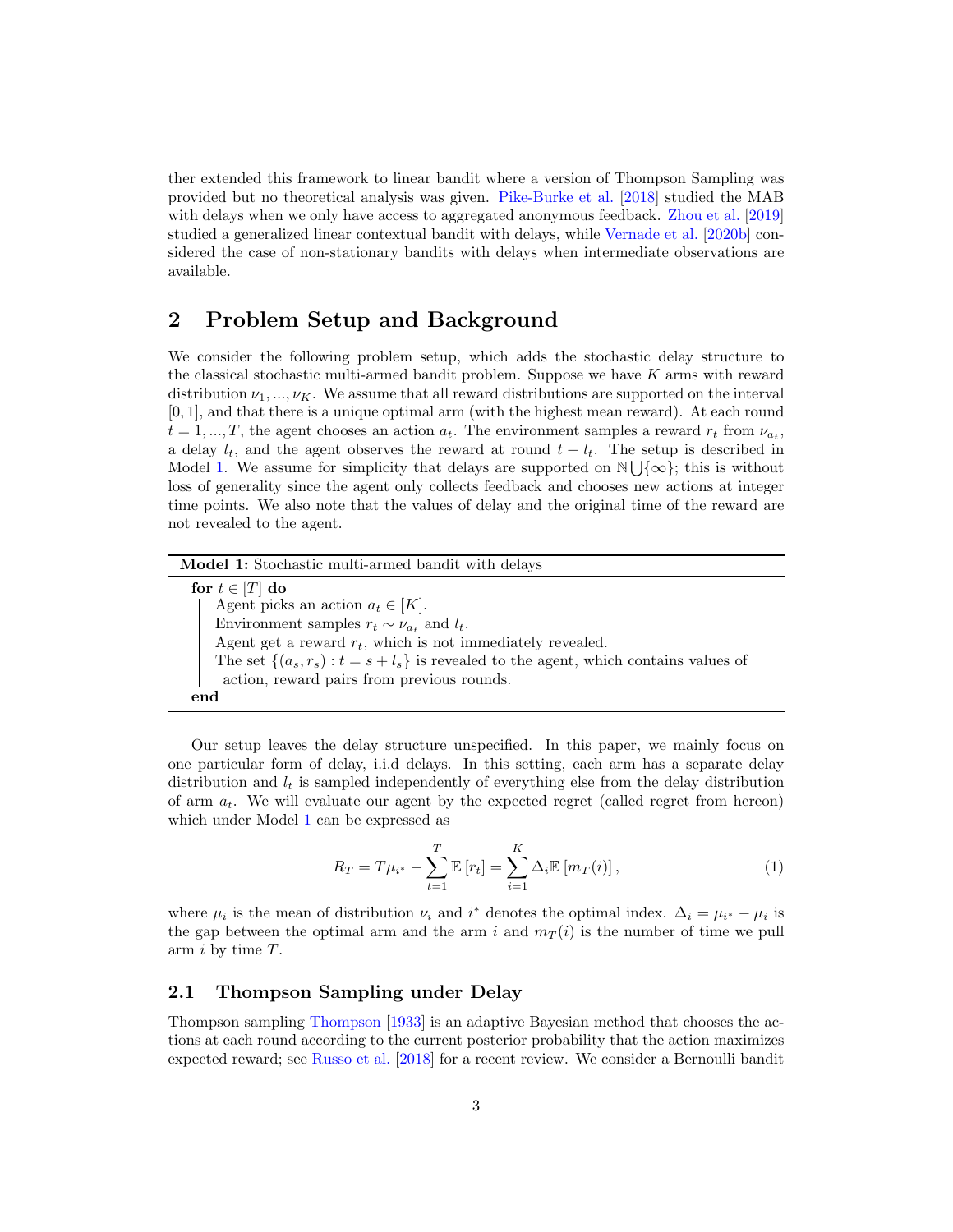algorithm that starts with a uniform prior  $(\text{Beta}(1, 1))$  on the mean parameter  $\mu_i$  of each arm; see Algorithm [2](#page-3-0) for details. We note that our analysis below extends naturally to reward distributions with bounded support following the argument in [Agrawal and Goyal](#page-14-1) [\[2012\]](#page-14-1). The main idea here is that the algorithm emerging from Beta-Bernoulli bandits can in fact be applied (and has good regret properties) for any setting with bounded outcomes. However, we do note that the analysis below does not accommodate reward distributions with unbounded support.

Algorithm 2: Thompson Sampling for Bernoulli Bandits under Delays

```
for i = 1, ..., K do
Set counters S_i = 0, F_i = 0.
end
for t \in [T] do
    For i \in [K], sample \theta_i(t) from Beta(S_i + 1, F_i + 1).
    Play a_t = \operatorname{argmax}_i \theta_i(t).
    for Revealed observation (a_s, r_s) with s + l_s = t do
         S_{a_s} = S_{a_s} + r_sF_{a_s} = F_{a_s} + 1 - r_send
end
```
## <span id="page-3-0"></span>3 Theoretical Results

In this section we present formal regret guarantees of Algorithm [2](#page-3-0) applying to Bernoulli bandit with i.i.d delays. We make the following assumptions on top of Model [1.](#page-2-0)

- Assumption 1: The distributions  $\nu_1, ..., \nu_K$  are Bernoulli distributions with means  $\mu_1 > \cdots > \mu_K.$
- Assumption 2: Each arm has a delay distribution  $\mathcal{D}_1, ..., \mathcal{D}_K$  supported on nonnegative integers and  $\infty$  and  $l_t$  is sampled from  $\mathcal{D}_{a_t}$ , which is independent of rewards and past delays.

We use the following notation throughout:

$$
\# \text{actions taken: } m_t(i) = \sum_{s=1}^t 1(\{a_s = i\}),
$$

$$
\# \text{available observations: } n_t(i) = \sum_{\{s:s+l_s \le t\}} 1(\{a_s = i\}),
$$

$$
\text{delay quantile: } d_i(q) = \inf\{d : \mathbb{P}[l_t \le d \mid A = i] \ge q\}.
$$

We also write  $\theta_i(t)$  for the posterior sample of arm i at time t.

#### 3.1 Two-arm case

For simplicity, we start by considering the case with  $K = 2$ , as this enables us to present a proof with less notational overhead. Recall that, by assumption,  $\mu_1 > \mu_2$ ; and we write the arm gap as  $\Delta = \mu_1 - \mu_2$ . In this setting, we show the following.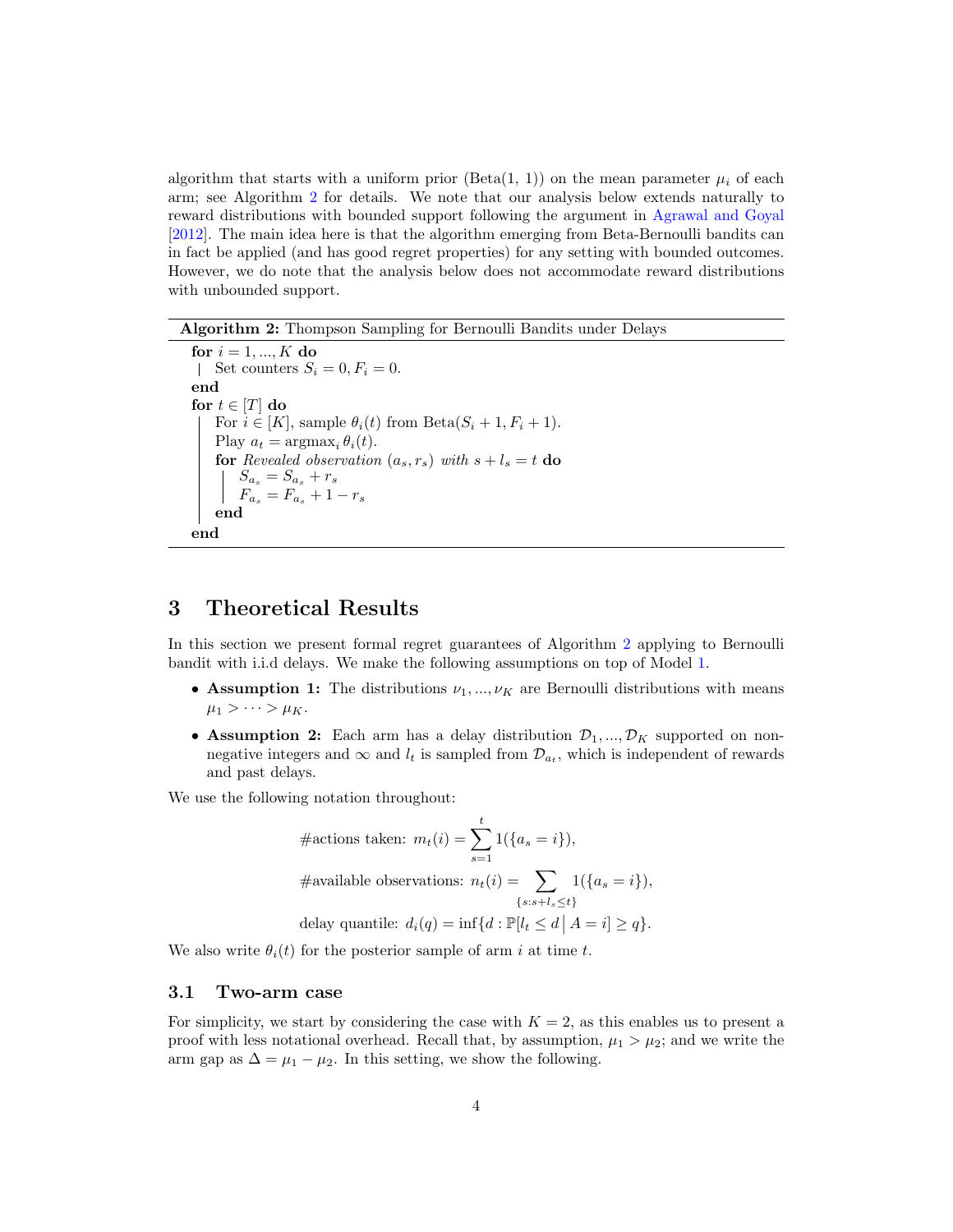<span id="page-4-2"></span>**Theorem 1.** Under assumption 1 and 2 with  $K = 2$ , suppose further we have i.i.d delays for each arm. Then the regret  $(1)$  of Algorithm [2](#page-3-0) is bounded by

$$
\min_{q_1, q_2 \in (0,1]} \frac{48 \log T}{q_2 \Delta} + \frac{6}{\Delta} \left( \frac{32 \log T}{q_1 \Delta} + d_1(q_1) \Delta + \Delta \right) + d_2(q_2) \Delta + O\left(\frac{1}{\Delta} + \frac{1}{\Delta^3}\right)
$$

In other words, the regret of a Bernoulli bandit with delays and  $K = 2$  arms is bounded to order

<span id="page-4-0"></span>
$$
R_T = O\left(\frac{\log T}{\Delta} \left(\frac{1}{q_1} + \frac{1}{q_2}\right) + (d_1(q_1) + d_2(q_2))\Delta\right)
$$
 (2)

for any choice of  $q_1$  and  $q_2$ . For example, if we set  $q_1 = q_2 = 0.5$ , then the above bound depends on the medians of the delay distributions.

As discussed above, most earlier results on MAB with delays—using Thompson sampling or other algorithms—made further assumptions on the delay distributions (e.g., [Joulani](#page-15-7) [et al.](#page-15-7) [\[2013\]](#page-15-7) assumed bounded expectations for delays) and so our results are not directly comparable to them. Only recently, [Lancewicki et al.](#page-16-6) [\[2021\]](#page-16-6) obtained bounds that hold with unrestricted delays for some variants of UCB and successive elimination. With  $K = 2$ , their bound is

<span id="page-4-1"></span>
$$
R_T \le \min_{q_1, q_2} \frac{40 \log T}{\Delta} \left( \frac{1}{q_1} + \frac{1}{q_2} \right) + \log(2)(d_1(q_1) + d_2(q_2))\Delta \tag{3}
$$

for a variant of the Successive Elimination algorithm of [Even-Dar et al.](#page-15-2) [\[2002\]](#page-15-2) adapted to the setting with delays. We see both bounds have an extra term involving linear combination of the quantiles of the delay distribution and both are of the same big-O order. In particular in the case of a constant delay of value d, both bounds have an additive  $O(d)$  term compared to the regret bound without delay.

We note that the similar appearance of the bounds [\(2\)](#page-4-0) and [\(3\)](#page-4-1) is not a coincidence: As seen below, our proof involves incorporating some key ideas from [Lancewicki et al.](#page-16-6) [\[2021\]](#page-16-6) into a study of Thompson sampling that builds on [Agrawal and Goyal](#page-14-1) [\[2012\]](#page-14-1).

*Proof of Theorem [1.](#page-4-2)* When  $K = 2$ , regret measures how often we pull the second arm in expectation,

<span id="page-4-4"></span>
$$
R_T = \Delta \mathbb{E}[m_T(2)],\tag{4}
$$

and so to bound regret at T we need to bound  $m<sub>T</sub>(2)$ . To this end, we decompose the problem as follows:

- Let  $Y_i$  be the number of times the 2nd arm is pulled between j-th and  $(j+1)$ -st draws of the first arm,  $Y_i = |\{t : m_t(1) = j\}| - 1.$
- Let  $\tau_2 = \inf\{t : n_t(2) \geq 24\Delta^{-2} \log(T)\}.$
- Let  $j_0 = m_{\tau_2}(1)$ .

Because the agent must pull the 2nd arm each time they don't pull the 1st, we see that

<span id="page-4-3"></span>
$$
m_T(2) \le m_{\tau_2}(2) + \sum_{j=j_0}^{m_1(T)} Y_j.
$$
\n(5)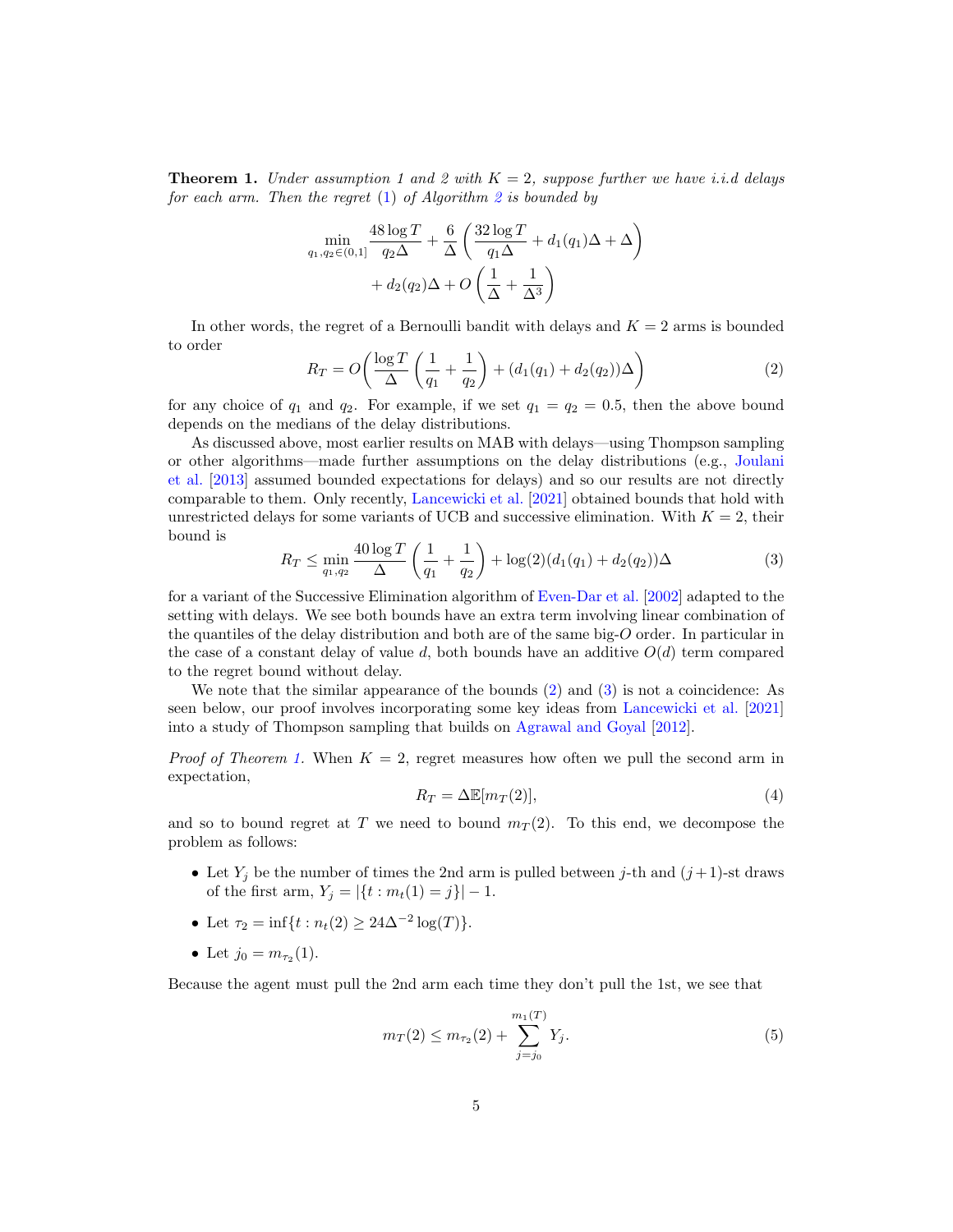To proceed, we then posit the following events,

$$
F_1 = \left\{ \exists t \le T, i : m_t(i) \ge \frac{24 \log(T)}{q_i}, n_{t + d_i(q_i)}(i) < \frac{q_i}{2} m_t(i) \right\},
$$
\n
$$
F_2 = \left\{ \exists t \le T : \theta_2(t) > \mu_2 + \frac{\Delta}{2}, n_2(t) \ge \frac{24 \log T}{\Delta^2} \right\},\tag{6}
$$

and argue that these two events are rare. Our definition of the events  $F_1$  and  $F_2$  is motivated by ideas used in both [Agrawal and Goyal](#page-14-1) [\[2012\]](#page-14-1) and [Lancewicki et al.](#page-16-6) [\[2021\]](#page-16-6).

<span id="page-5-3"></span>**Lemma 2.** Under the conditions of Theorem [1,](#page-4-2)  $\mathbb{P}[F_1] \leq \frac{1}{T}$  and  $\mathbb{P}[F_2] \leq \frac{2}{T}$ .

Proof. See section [A](#page-18-0) of the appendix.

<span id="page-5-2"></span><span id="page-5-1"></span> $\Box$ 

The upshot is that we can now define a "good" event  $G = \neg F_1 \bigcap \neg F_2$ , and note that by the union bound,  $\mathbb{P}[G] \geq 1 - 3/T$ . Thus,

$$
\mathbb{E}\left[m_T(2)\right] \le \mathbb{P}[G]\mathbb{E}[m_T(2) | G] + \mathbb{P}[\neg G]\mathbb{E}[m_T(2) | \neg G] \le \mathbb{E}[m_T(2) | G] + 3.
$$
\n(7)

<span id="page-5-0"></span>We now plug [\(5\)](#page-4-3) into [\(7\)](#page-5-0). Our goal at this point is to prove that

$$
\mathbb{E}[m_{\tau_2}(2) \,|\, G] \le \frac{48 \log T}{q_2 \Delta^2} + d_2(q_2), \text{ and} \tag{8}
$$

$$
\mathbb{E}\left[\sum_{j=j_0}^{m_1(T)} Y_j \, \middle| \, G\right] \le O\left(\frac{1}{\Delta^2} + \frac{1}{\Delta^4}\right) + \left(\frac{32\log T}{q_1\Delta^2} + d_1(q_1) + 1\right)\frac{6}{\Delta} \tag{9}
$$

Combining [\(4\)](#page-4-4), [\(5\)](#page-4-3), [\(7\)](#page-5-0), and the equations above then yields the desired result.

Now, to check [\(8\)](#page-5-1), we note that on G, if  $m_{\tau_2-d_2(q_2)}(2) \geq \frac{24 \log(T)}{q_2}$  $\frac{\log(1)}{q_2}$  then

$$
n_{\tau_2}(2) = n_{\tau_2-d_2(q_2)+d_2(q_2)}(2) \ge \frac{q_2}{2} m_{\tau_2-d_2(q_2)}(2).
$$

This implies

$$
m_{\tau_2 - d_2(q_2)}(2) \le \max\left\{\frac{48\log T}{q_2\Delta^2}, \frac{24\log(T)}{q_2}\right\}
$$

$$
= \frac{48\log T}{q_2\Delta^2} \text{ by our assumption } \Delta \in (0, 1]
$$

Hence, we have

$$
m_{\tau_2}(2) = m_{\tau_2 - d_2(q_2)}(2) + m_{\tau_2}(2) - m_{\tau_2 - d_2(q_2)}(2)
$$
  
 
$$
\leq \frac{48 \log T}{q_2 \Delta^2} + d_2(q_2),
$$

and so in fact the inequality [\(8\)](#page-5-1) holds almost surely conditionally on G.

Next, to check [\(9\)](#page-5-2), we bound  $\mathbb{E}\left[\sum_{j=1}^T Y_j | G\right]$  instead. Let  $t_j = \inf\{t : m_t(1) = j\}$  be the time we pull arm 1 the j-th time. Let  $X(j, s, y)$  denote the number of trials before a Beta( $s+1$ ,  $j-s+1$ ) exceeds y as in [Agrawal and Goyal](#page-14-1) [\[2012\]](#page-14-1). We proceed by proving the following lemma.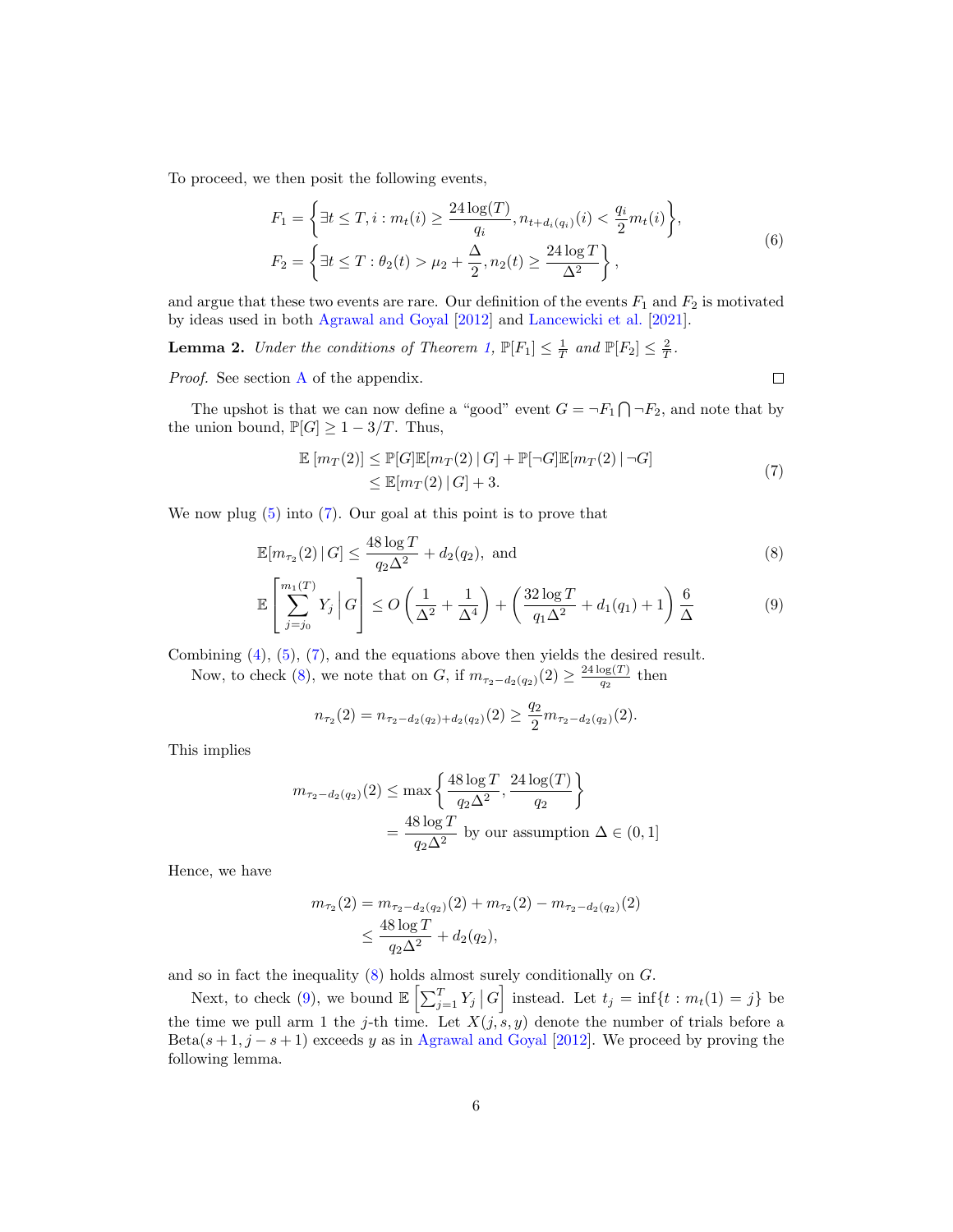<span id="page-6-2"></span>**Lemma 3.** Let  $s(j)$  be the number of successes among the j observed rewards from arm 1. Then for  $j \geq j_0$ ,

$$
\sum_{j=1}^{T} \mathbb{E} [Y_j | G] \n\leq \sum_{j=1}^{T} \mathbb{E} \left[ \min\{X(n_{t_j}(1), s(n_{t_j}(1)), \mu_2 + \frac{\Delta}{2}), T\} \right] \n+ \sum_{k=1}^{T} \mathbb{E} \left[ \min\{X(k, s(k), \mu_2 + \frac{\Delta}{2}), T\} \right]
$$
\n(10)

Proof. See section [B](#page-18-1) of the appendix.

<span id="page-6-0"></span> $\Box$ 

To bound right side of [\(10\)](#page-6-0), we use the following lemma from [Agrawal and Goyal](#page-14-4) [\[2017\]](#page-14-4) and its corollary.

<span id="page-6-1"></span>**Lemma 4.** For any  $i \neq 1$ , let  $y_i = \mu_i + \frac{\Delta_i}{2}$ . Let  $D_i$  denote the KL-divergence between  $\mu_1$ and  $y_i$ , i.e.  $D_i = y_i \log \frac{y_i}{\mu_1} + (1 - y_i) \log \frac{1 - y_i}{1 - \mu_1}$ . Then

$$
\mathbb{E}\left[\min\{X(k,s(k),y_i),T\}\right] \leq \begin{cases} \frac{6}{\Delta_i}, & k < \frac{6}{\Delta_i} \\ O\left(e^{-\Delta_i^2 k/8} + \frac{4}{(k+1)\Delta_i^2}e^{-D_i k} + \frac{1}{e^{\Delta_i^2 k/16} - 1}\right), & k \geq \frac{6}{\Delta_i} \end{cases}
$$

In particular, when  $k \geq \frac{16 \log T}{\Delta_i^2}$ ,  $\mathbb{E} [\min\{X(k, s(k), y_i), T\}] = O(\frac{1}{T})$ 

<span id="page-6-3"></span>**Corollary 5.** Under the assumption of Lemma  $\lambda$ , we further have the following bound

$$
\sum_{k=1}^{T} \mathbb{E}\left[\min\{X(k, s(k), y_i), T\}\right] \le O\left(\frac{1}{\Delta_i^2} + \frac{1}{\Delta_i^2 D_i} + \frac{1}{\Delta_i^4}\right)
$$

Now we bound  $n_{t_j}(1)$ . Condition on G, since  $G \subset \neg F_1$ , we know if  $m_t(1) \geq \frac{32 \log T}{q_1 \Delta^2}$  then  $n_{t+d_1(q_1)}(1) \geq \frac{q_1}{2}m_t(1) \geq \frac{16 \log T}{\Delta^2}$ . Hence, let  $l = \frac{32 \log T}{q_1 \Delta^2}$ , we have  $m_{t_l}(1) \geq \frac{32 \log T}{q_1 \Delta^2}$ , and

$$
n_{t_j}(1) \ge n_{t_l + d_1(q_1)}(1) \ge \frac{16 \log T}{\Delta^2}.
$$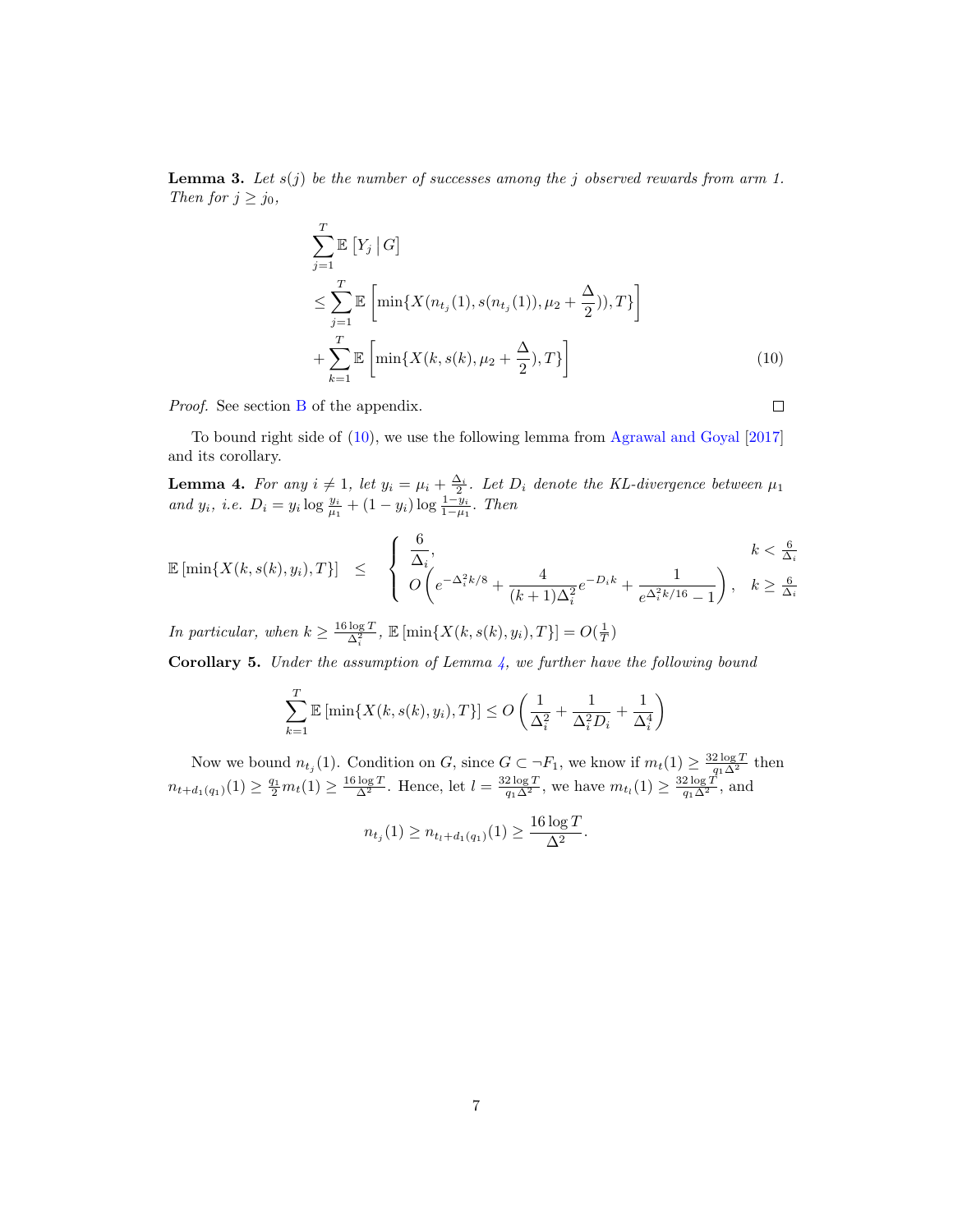Let 
$$
M = \lceil \frac{32 \log T}{q_1 \Delta^2} + d_1(q_1) \rceil
$$
,  $y = \mu_2 + \frac{\Delta}{2}$  and  $D = y \log \frac{y}{\mu_1} + (1 - y) \log \frac{1 - y}{1 - \mu_1}$  we then have  
\n
$$
\mathbb{E} \left[ \sum_{j=1}^T Y_j \rceil G \right]
$$
\n
$$
\leq \sum_{j=1}^T \mathbb{E} \left[ \min \{ X(n_{t_j}(1), s(n_{t_j}(1)), \mu_2 + \frac{\Delta}{2}), T \} \rceil G \right] + \sum_{k=1}^T \mathbb{E} \left[ \min \{ X(k, s(k), \mu_2 + \frac{\Delta}{2}), T \} \rceil G \right]
$$
\n
$$
\leq \sum_{j=1}^M \mathbb{E} \left[ \min \{ X(n_{t_j}(1), s(n_{t_j}(1)), \mu_2 + \frac{\Delta}{2}), T \} \rceil G \right]
$$
\n
$$
+ \sum_{j=M+1}^T \mathbb{E} \left[ \min \{ X(n_{t_j}(1), s(n_{t_j}(1)), \mu_2 + \frac{\Delta}{2}), T \} \rceil G \right]
$$
\n
$$
+ O \left( \frac{1}{\Delta^2} + \frac{1}{\Delta^2 D} + \frac{1}{\Delta^4} \right)
$$
\n
$$
\leq M \max_{n} \mathbb{E} \left[ \min \{ X(n, s(n), \mu_2 + \frac{\Delta}{2}), T \} \rceil G \right] + \frac{16}{T} T
$$
\n
$$
+ O \left( \frac{1}{\Delta^2} + \frac{1}{\Delta^2 D} + \frac{1}{\Delta^4} \right)
$$
\n
$$
\leq \frac{6M}{\Delta} + O \left( \frac{1}{\Delta^2} + \frac{1}{\Delta^2 D} + \frac{1}{\Delta^4} \right)
$$
\n[

 $\Box$ 

#### 3.2 Multi-arm case

Now we present the results in the case of more than 2 arms. In this case we have the following result.

<span id="page-7-0"></span>**Theorem 6.** Under assumption 1 and 2 with  $K > 2$ , suppose further we have i.i.d delays for each arm. Then the regret  $(1)$  of Algorithm [2](#page-3-0) is bounded by

$$
\min_{q_i \in (0,1]} \sum_{i=2}^K \frac{48 \log T}{q_i \Delta_i} + d_i(q_i) \Delta_i
$$
  
+ 
$$
\sum_{i=2}^K O\left(\frac{1}{\Delta_i} + \frac{1}{\Delta_i^3}\right) + \left(\frac{32 \log T}{q_1 \Delta_i} + d_1(q_1) \Delta_i + \Delta_i\right) \frac{6}{\Delta_i}
$$
  
+ 
$$
\sum_{i=2}^K O\left(\frac{1}{\Delta_i} + \frac{1}{\Delta_i^3}\right) \left(\sum_{i=2}^K \frac{48 \log T}{q_i \Delta_i^2} + d_i(q_i)\right) + 4(K - 1)
$$

Proof. See section [C](#page-19-0) of the appendix.

 $\Box$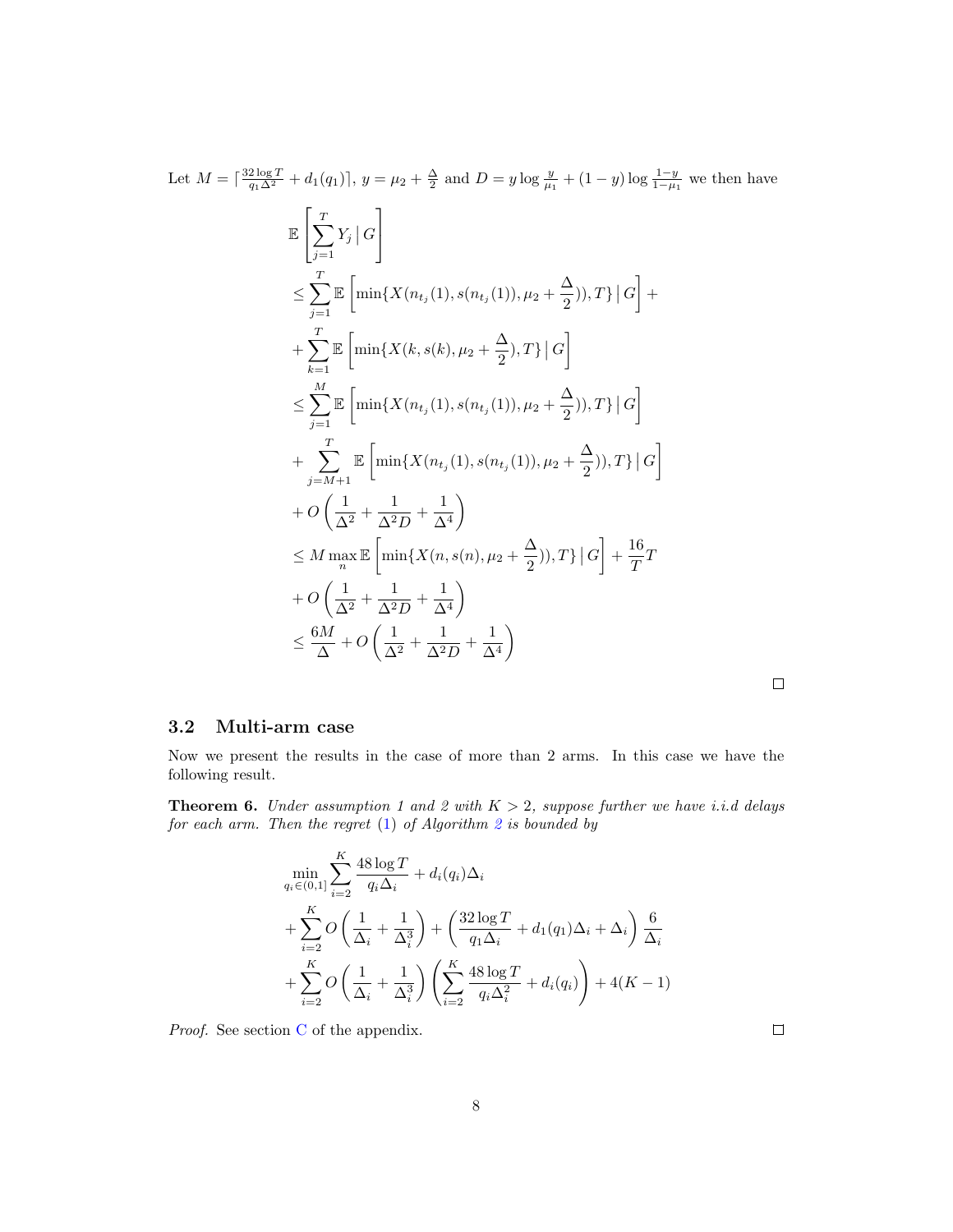**Corollary 7.** The regret of Algorithm [2](#page-3-0) when  $K > 2$  is of order

$$
O\left(\sum_{i\neq 1} \frac{\log T}{\Delta_i} \left(\frac{1}{q_1} + \frac{1}{q_i}\right) + (d_1(q_1) + d_i(q_i))\Delta_i\right)
$$

Remark: The bound in [Lancewicki et al.](#page-16-6) [\[2021\]](#page-16-6) in this case is

$$
\min_{q_i} \sum_{i \neq 1} \frac{40 \log T}{\Delta_i} \left( \frac{1}{q_1} + \frac{1}{q_i} \right) + \log(K) \max_{i \neq 1} \{ (d_1(q_1) + d_i(q_i)) \Delta_i \}. \tag{11}
$$

If we consider the number of arms  $K$  to be fixed then this bound has the same scaling as ours. However, if K can grow, then the cost of delays in the bound of [Lancewicki et al.](#page-16-6) [\[2021\]](#page-16-6) has a better K-scaling than ours (logarithmic as opposed to linear). It would be an interesting topic for further work to see if an alternative proof could establish  $log(K)$ -scaling for the cost of delays in Thompson sampling, or if there exists a separation in results one can get from Thompson sampling versus the algorithms considered in [Lancewicki et al.](#page-16-6) [\[2021\]](#page-16-6). In any case, we note that in our experiments we consider many settings with a moderately large number of arms,  $K = 20$ , and the good behavior of Thompson sampling there suggests that it is at least moderately robust to the large- $K$  setting.

## 4 Numerical Experiments

We have shown that in stochastic multi-armed bandit with i.i.d. delays, Thompson Sampling can achieve comparable regret bounds as a variant based on Successive Elimination, which constructs upper confidence bounds. However, the advantage of Thompson Sampling under delays goes far beyond achieving good theoretical bounds. In this section, we demonstrate through extensive experiments that Thompson Sampling can often outperform a number of UCB variants under various delay structures. Specifically, we will compare Thompson Sampling with baselines under a number of delay settings considered in prior work, as well as in some new settings (including ones with non-i.i.d. delays). Note that our implementation of Thompson Sampling does not change depending on the assumptions of delays, but the UCB variants used as baselines change from setting to setting in order to accommodate different delay distributions. We use the Bernoulli bandit setting for all the experiments.

<span id="page-8-0"></span>Table [1](#page-8-0) gives a summary of all settings we consider. We explicitly list the type of delays as well as whether the setup is considered in previous work.

| i.i.d? | Delay Type       | Reference                |
|--------|------------------|--------------------------|
| Yes    | Fixed            | Lancewicki et al. [2021] |
| Yes    | $\alpha$ -Pareto | Gael et al. [2020]       |
| Yes    | Packet-loss      | Lancewicki et al. [2021] |
| Yes    | Geometric        | Vernade et al. [2017]    |
| Yes    | Uniform          | ×                        |
| No     | Queue-based      | ×                        |

Table 1: Summary of all experimental settings we consider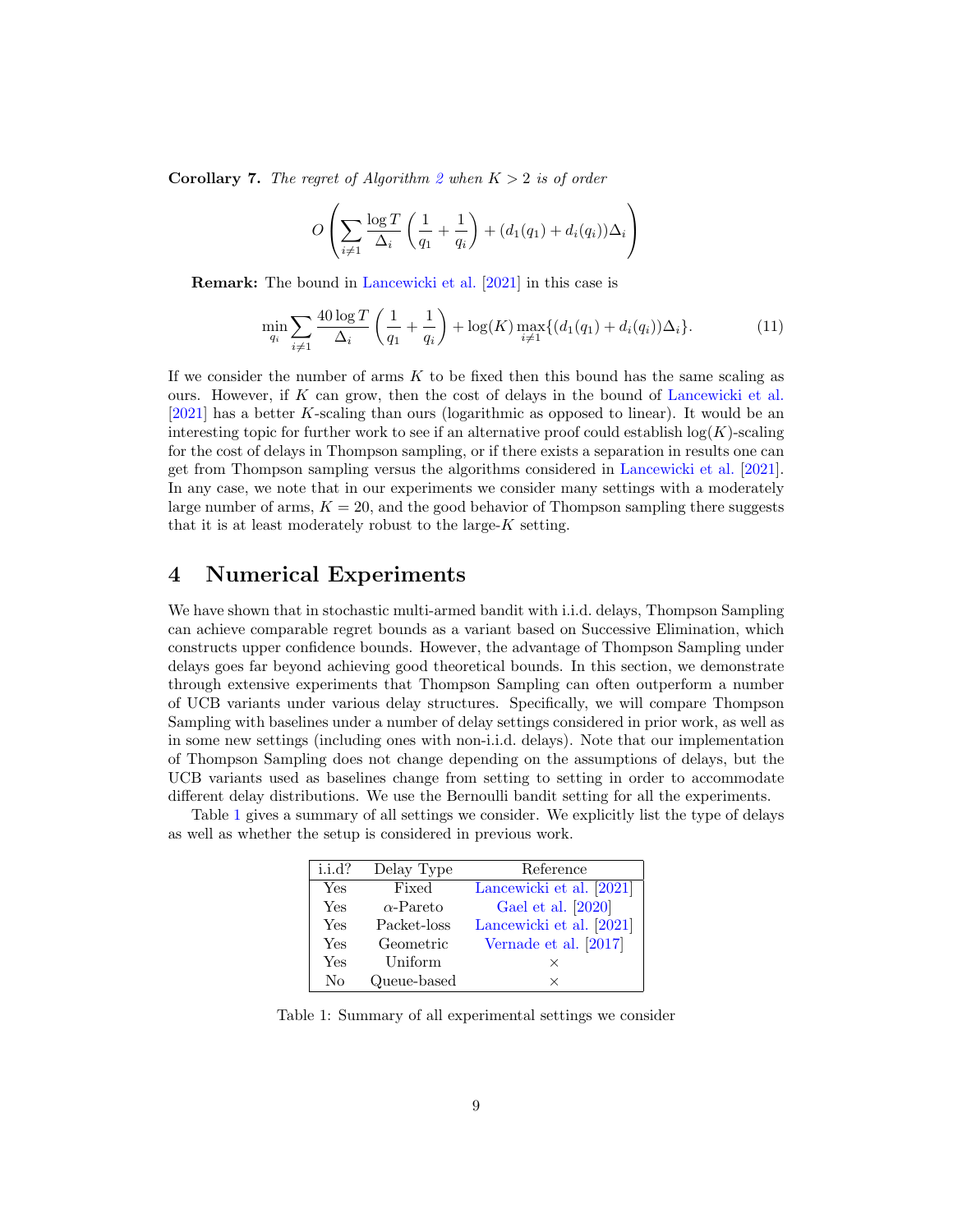#### 4.1 Methods

We consider the following methods for all experiments and also include methods designed to target certain settings in previous work if there is any.

- Delayed-UCB1, straightforward adaptation of UCB1 [Auer et al.](#page-14-0) [\[2004\]](#page-14-0) in delay case outlined in [Joulani et al.](#page-15-7) [\[2013\]](#page-15-7). We employ random tie breaking.
- Successive Elimination with delays (SE), which is shown to achieve great theoretical and empirical performance with unrestricted delays in [Lancewicki et al.](#page-16-6) [\[2021\]](#page-16-6). We show the algorithm details from their work in Algorithm [3.](#page-9-0) We use the same radius when constructing upper confidence bounds as [Lancewicki et al.](#page-16-6) [\[2021\]](#page-16-6).
- Thompson Sampling with delays (TS), detailed in Algorithm [2.](#page-3-0)

Furthermore, whenever we reuse simulations from prior work (see Table [1\)](#page-8-0), we also consider as baselines algorithms proposed in the corresponding papers. Specifically, for  $\alpha$ -Pareto delays we also consider the PatientBandit (PB) algorithm of [Gael et al.](#page-15-8) [\[2020\]](#page-15-8), for the packet-loss setting we also consider the Phased Successive Elimination (PSE) algorithm of [Lancewicki et al.](#page-16-6) [\[2021\]](#page-16-6), and for geometric delays we also consider the UD-UCB algorithm of [Vernade et al.](#page-16-3) [\[2017\]](#page-16-3).

The main algorithms we consider, namely Delayed-UCB1, SE and TS, are all agnostic to the delay distribution, i.e., the algorithm itself doesn't explicitly depend on what we assume about delays. In contrast, the other baselines we use may depend on the delay distributions—and when this is the case we let the algorithm use oracle information about the delays (thus making our comparison potentially too favorable towards these baselines).

| <b>Algorithm 3:</b> Successive Elimination with Delays                                           |
|--------------------------------------------------------------------------------------------------|
| <b>Input:</b> Number of rounds $T$ , number of arms $K$                                          |
| Initializations: $S \leftarrow [K], t \leftarrow 1$                                              |
| while $t < T$ do                                                                                 |
| Pull each arm $i \in S$                                                                          |
| Observe any incoming feedback                                                                    |
| Set $t \leftarrow t +  S $                                                                       |
| Update lower and upper confidence bounds where the radius is $\sqrt{\frac{2}{\max\{n_t(i),1\}}}$ |
| Remove from S all arms i such that exists j with $UCB_t(i) < LCB_t(j)$                           |
| end                                                                                              |

#### <span id="page-9-0"></span>4.2 I.I.D Delays

In this part we mainly focus on experiments with i.i.d delays considered in Section [2.](#page-2-2)

Fixed Delays. In this setting, all the delays have a fixed value. As in [Lancewicki et al.](#page-16-6) [\[2021\]](#page-16-6), we set this value to be 250. We fix the number of arms to be  $K = 20$  and the means of each arm are generated uniformly from the interval [0.25, 0.75]. The maximum round is  $T = 20000$ . All results are averaged cross [1](#page-10-0)00 replications. Figure 1 shows the resulting regret plot. We see that TS significantly outperforms the UCB style algorithms and the cumulative regret plot plateaus long before the other two methods.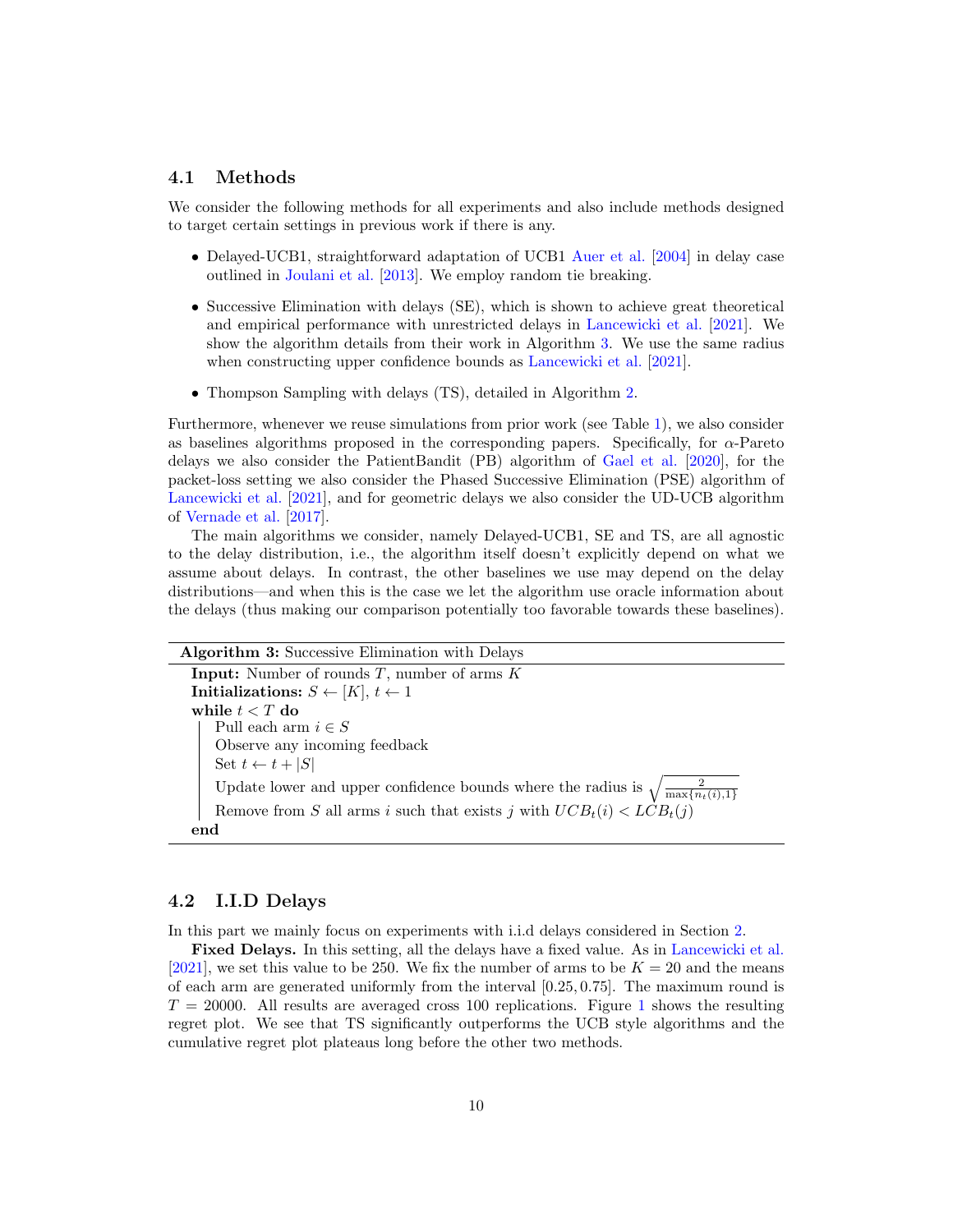<span id="page-10-0"></span>

Figure 1: Regret of Delayed-UCB1, SE, TS for fixed delay 250, averaged over 100 replications. Error bars are displayed via shading.

We also experimented with increasing and decreasing delays. As expected, the gap between UCB style algorithms and TS is not significant when the delay is 0 and widens as we increase the delay.

 $\alpha$ -Pareto delays. These delays are distributions with heavy tails and infinite expectations with  $\alpha \leq 1$ . The parameter  $\alpha$  controls the tail behavior with heavier tails for smaller  $\alpha$ 's. We employ the experimental setup in [Gael et al.](#page-15-8) [\[2020\]](#page-15-8) which has  $K = 2$  arms and  $T = 3000$  rounds. We fix the mean parameters to be  $\mu_1 = 0.4$  and  $\mu_2 = 0.45$  to make the problem instance reasonably difficult. We further let  $\alpha_1 = 1$ , which controls the tail of the delay distribution of the first arm. We vary the value of  $\alpha_2$  and let it change in the set  $\{0.2, 0.5, 0.8\}.$ 

In case of  $\alpha$ -Pareto Delays, [Gael et al.](#page-15-8) [\[2020\]](#page-15-8) proposed the PatientBandit (PB) algorithm which requires an input of oracle  $\alpha$  that captures the tail decay of the delay distributions to construct upper confidence bounds. PB is a robust algorithm that, as shown in [Gael et al.](#page-15-8) [\[2020\]](#page-15-8), can also handle a partially observed setting where a feedback of 0 can mean either a reward of 0 or the delay has not passed. Figure [2](#page-11-0) shows the resulting cumulative regret of all four algorithms averaged over 300 replications.

We see that SE only outperforms PB when  $\alpha$  is small, which means the delay distribution, i.e. when the delay distribution has a very heavy tail. This is partly due to the fact that PB algorithm uses a conservative upper confidence bound since it assumes a uniform  $\alpha$ controlling the tails of all delay distributions. We also see that TS and Delayed-UCB1 are significantly better than SE and PB. In addition, TS has much smaller regret compared to Delayed-UCB1.

Packet-loss. This setting refers to a delay with infinite expectation. Specifically the delay will have a value of 0 with probability p and infinity otherwise. In [Lancewicki et al.](#page-16-6) [\[2021\]](#page-16-6), the Phased Successive Elimination (PSE) algorithm was provided specifically for this setting, which balances the observed reward counts of each arm during each phase and then does elimination based on upper and lower confidence bound. We run our experiments with  $K = 20$  arms and the means of each arm are sampled uniformly from interval [0.25, 0.75].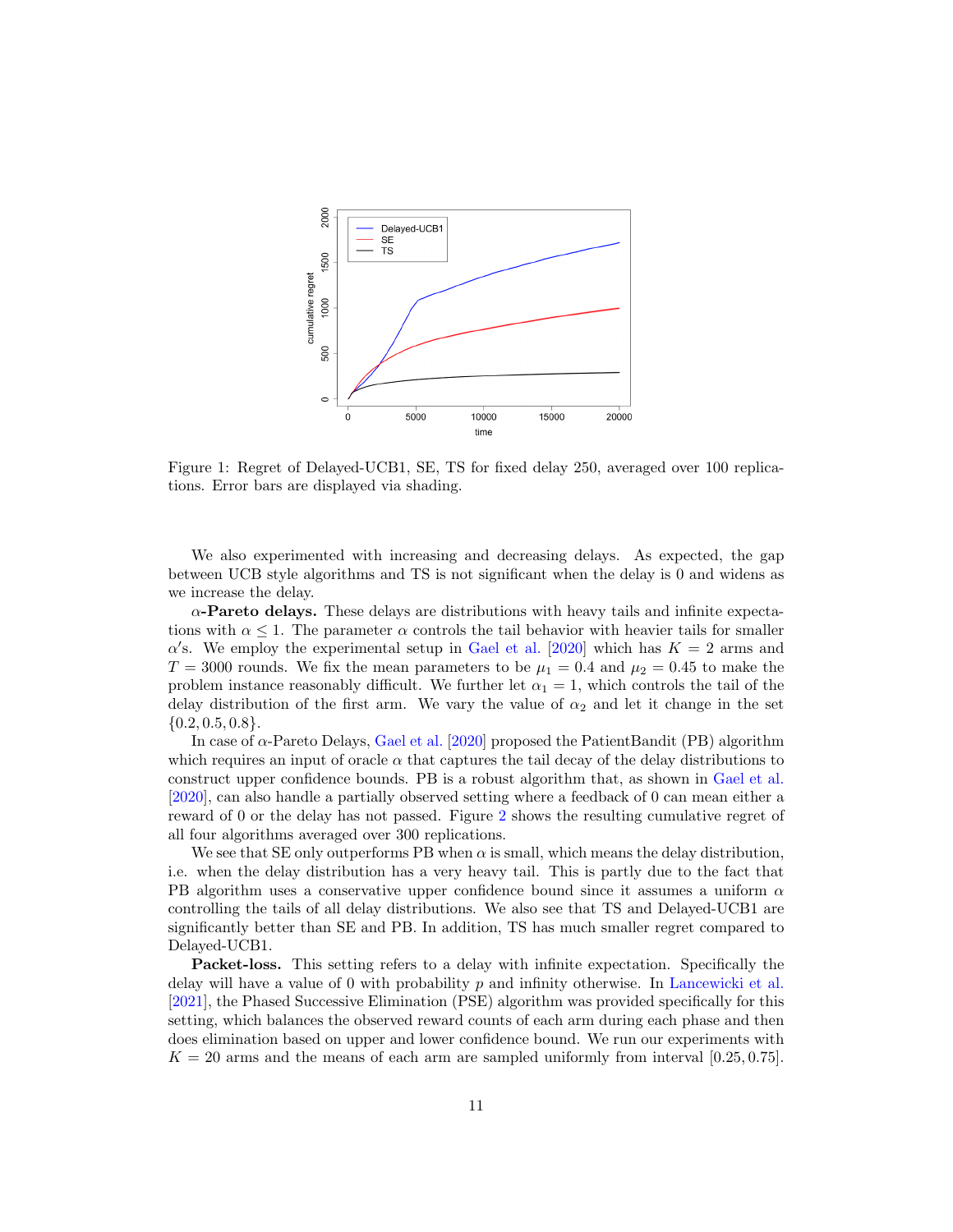<span id="page-11-0"></span>

Figure 2: Regret of UCB without log factor, SE, TS and PB for Pareto distributed delays with varying  $\alpha$  for the optimal arm 2, averaged over 300 replications

<span id="page-11-1"></span>We sample the probabilities  $p$  of the packet loss uniformly from interval [0,1]. We average our results across 200 replications and run for  $T = 10000$  rounds in each replication. We use the same PSE algorithm details as in [Lancewicki et al.](#page-16-6) [\[2021\]](#page-16-6).



Figure 3: Regret of Delayed-UCB1, SE, PSE, TS algorithms under the packet loss setting where rewards are observed immediately with certain probability and not observed at all otherwise. Results are averaged over 200 runs. Error bars are displayed via shading.

Figure [3](#page-11-1) shows the resulting regret plot. We see that TS and Delayed-UCB stand out as the clear winners and TS performs slightly better. The reason that Delayed-UCB is comparable to TS is that in the parameter setting we use to run the experiments, the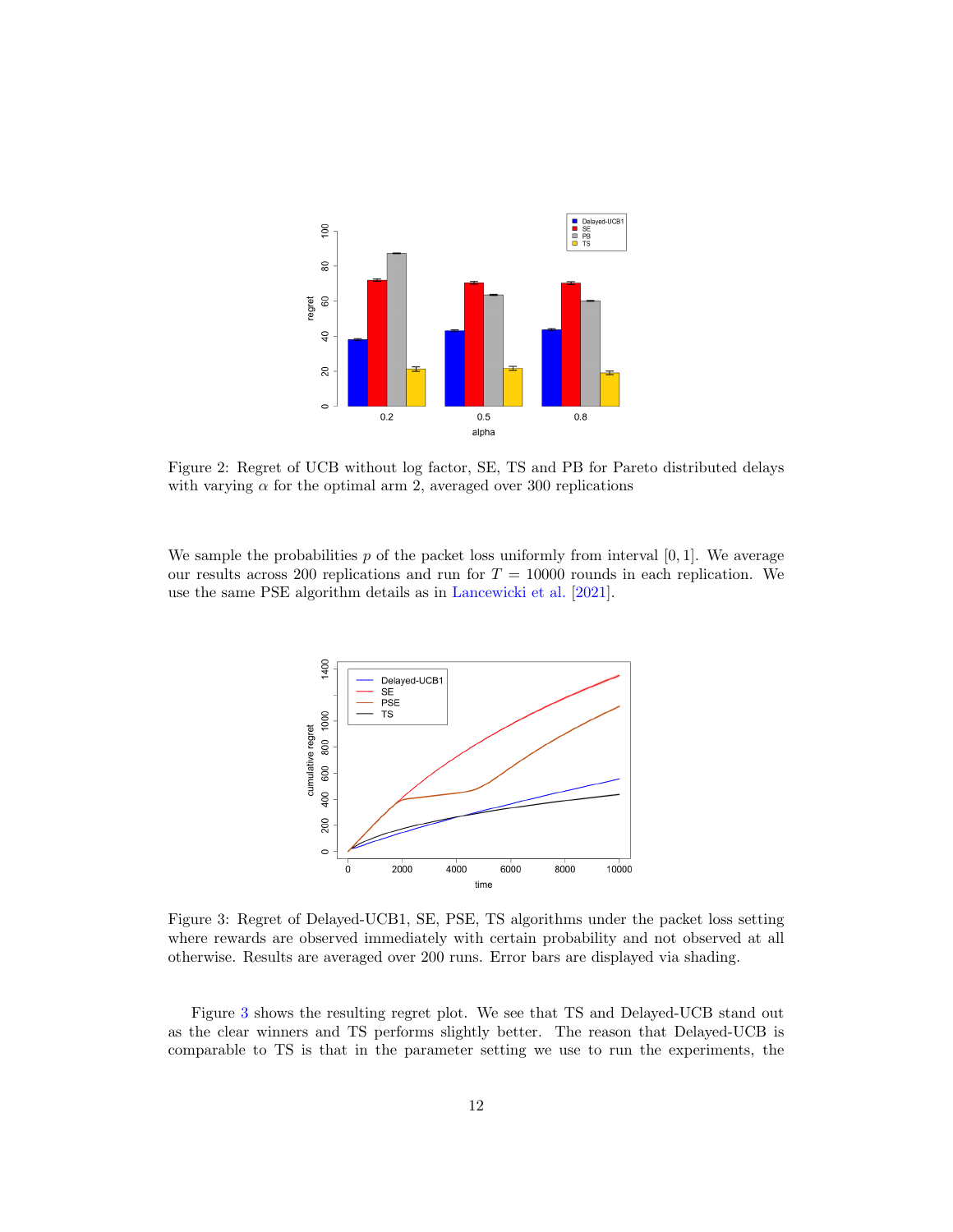optimal arm has a small probability ( $p = 0.108$ ) in packet loss. This means the probability of having infinite delay is close to 0.9 for the optimal arm. So the information about the optimal arm is very limited. In fact as we increase this probability we see a widening gap between the two. As we do not know in practice the optimal arms, we think even in this setting TS stands out as a safe choice to use.

Geometric Delays. In this setting, the delays are Geometrically distributed, which means they can still be arbitrarily long but the expectation is finite. [Vernade et al.](#page-16-3) [\[2017\]](#page-16-3) proposed an algorithm which assumes a known delay distribution and used geometric delays in the simulation. Specifically, the algorithm uses CDF functions of the delay distribution to form a conditionally unbiased estimator. Then an upper confidence bound is formed to select which arm to pull at each round. We include this algorithm, which is called UD-UCB in [Vernade et al.](#page-16-3) [\[2017\]](#page-16-3) into our comparison. As in [Vernade et al.](#page-16-3) [\[2017\]](#page-16-3), we ran for  $T = 10000$  rounds and let the means of three arms be  $(0.5, 0.4, 0.3)$ . We use  $p = 0.01$  to sample the delay and average across 200 replications.

<span id="page-12-0"></span>Figure [4](#page-12-0) shows the resulting regret plot. We see that TS performs much better than the other three methods and interestingly is also much better than UD-UCB even if UD-UCB knows the delay distribution and uses this extra information in the algorithm. This again shows the robustness of Thompson Sampling to various delays.



Figure 4: Regret of UCB, SE, UD-UCB, TS algorithms under delays sampled from Geometric(0.01). Results are averaged over 200 runs. Error bars are displayed via shading.

Uniformly-distributed Delays. Finally we consider a uniform delay distribution. We will use the same setup as experiments for fixed delays, namely  $K = 20$  arms and uniformly sampled means. However, instead of having a fixed value 250 we will sample delay uniformly from the integers in interval [150, 300]. In this setting we only consider the original three methods as we did not find any algorithm in the literature specifically designed to target such delay. We average across 100 replications. Figure [5](#page-13-0) shows the resulting regret plot. We see again that TS performs significantly better than the other methods.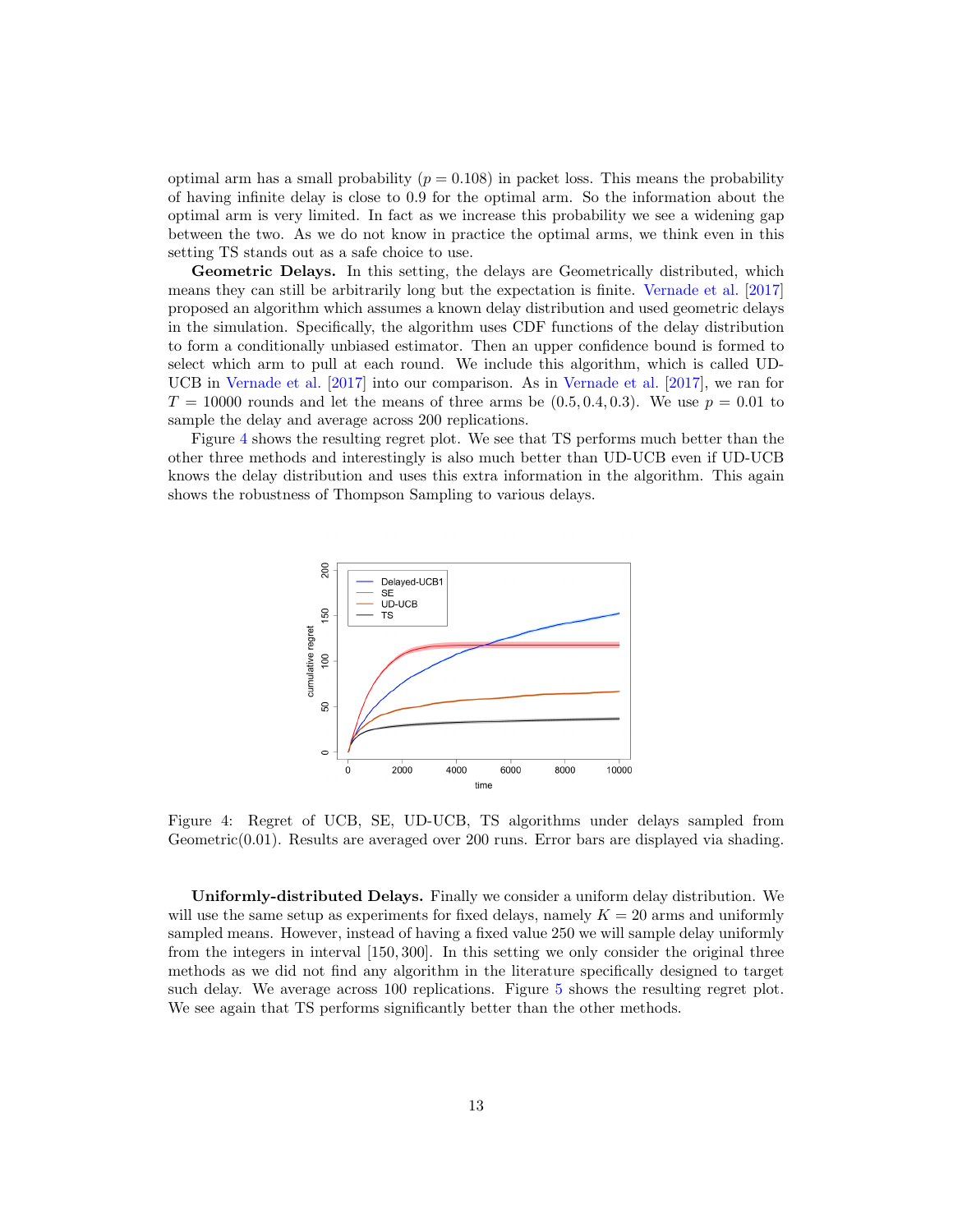<span id="page-13-0"></span>

Figure 5: Regret of UCB, SE, TS algorithms under delays sampled uniformly from integers in [0, 300]. Results are averaged over 100 runs. Error bars are displayed via shading.

#### <span id="page-13-1"></span>4.3 Non i.i.d Delays

In our formal analysis we only considered the behavior of Thompson sampling under i.i.d delays. Here, however, we seek to empirically validate its behavior with non-i.i.d. delays and find that, although corresponding theory still remains to be developed, Thompson Sampling still appears to achieve reasonable performance when facing such delays.

Queue-based Delay. We describe a queue-based delay mechanism here which is inspired by classical models for queuing system [Kelly](#page-16-13) [\[2011\]](#page-16-13). The basic idea is once we select an arm  $i$ , the current action goes to the queue for arm  $i$ . If there is no other actions in the queue, i.e. the queue is empty then the reward is revealed immediately. Otherwise, the reward will be revealed when the other actions in the queue are cleared. The time to clear an action for each arm will be an exponential distribution with rate 0.1. Clearly from our description, this is a non i.i.d scenario. We let  $K = 5$ , sample means uniformly from [0.25, 0.75] and average over 200 runs. Figure [6](#page-14-5) shows the resulting regret plot. We see that even under this non i.i.d delay scenario, Thompson Sampling works much better than the other two methods.

## 5 Discussion

In this paper we presented a regret analysis of Thompson Sampling under i.i.d unrestricted delays which could have potentially unbounded expectations. The regret bound is of the same order as the UCB-based algorithms proposed in the literature. In addition to theoretical findings, we present a comprehensive empirical study of existing methods under various delay distributions, including unbounded ones with infinite expectations, and further consider a non i.i.d delay mechanism based on queues. In all cases, we find Thompson sampling to be a robust and performant algorithm that does not require any problem-dependent tuning.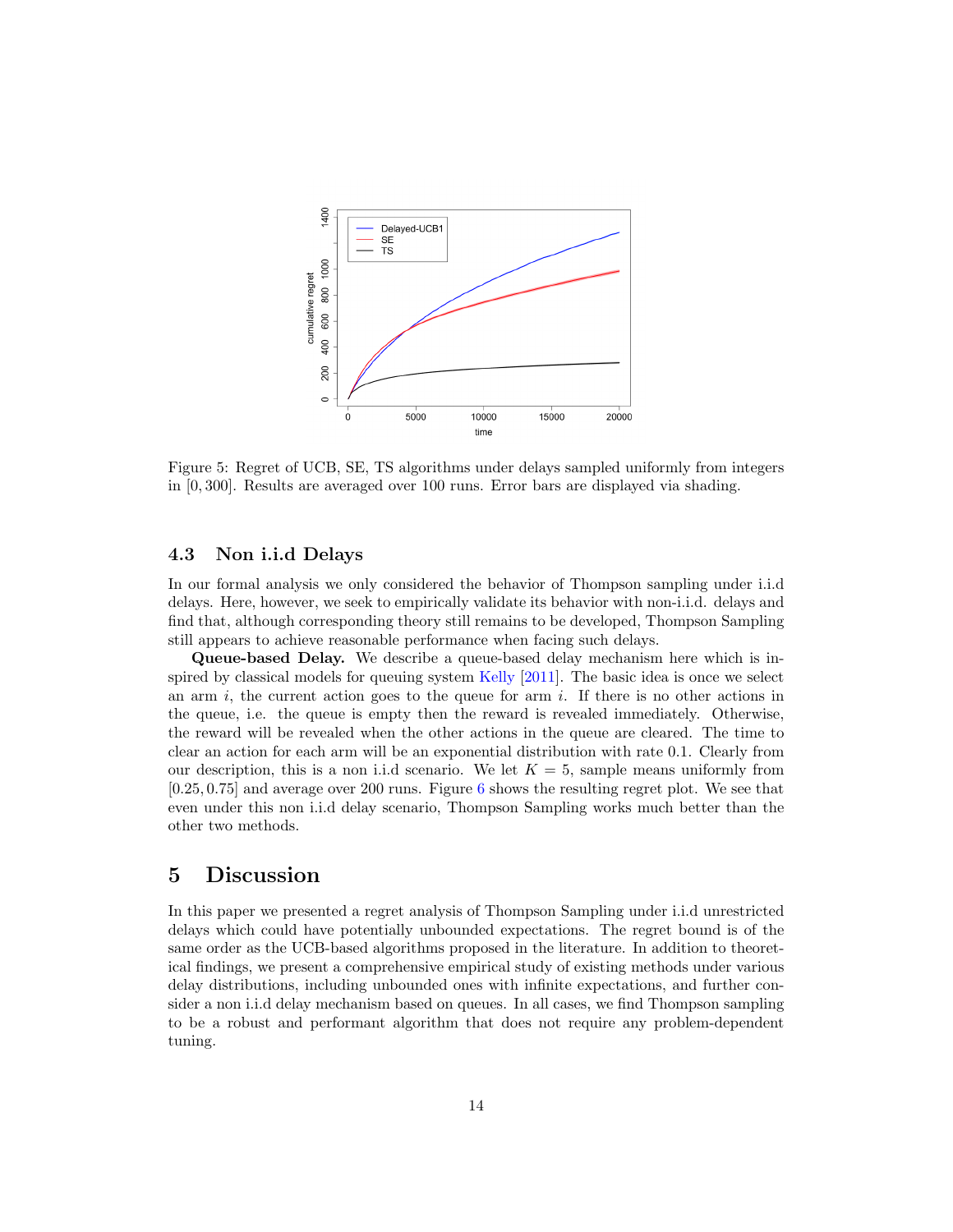<span id="page-14-5"></span>

Figure 6: Regret of UCB, SE, TS algorithms under queue-based delays. Results are averaged over 200 runs. Error bars are displayed via shading.

In future work, it would be of considerable interest to study the behavior of Thompson Sampling beyond the reward-independent i.i.d setting. One example is to analyze queuebased delays we introduced in Section [4.3,](#page-13-1) where we have already empirically established that Thompson Sampling is quite robust. Another example is to consider a reward-dependent setting where the delay and the reward are sampled jointly from a distribution that allows for dependence (e.g., where small rewards come with longer delays). In our experiments, we have found some reward-dependent settings where applying Algorithm [2](#page-3-0) directly results in a large regret; and it would be interesting to investigate variants of Thompson Sampling that may achieve better performance here.

## References

- <span id="page-14-1"></span>Shipra Agrawal and Navin Goyal. Analysis of thompson sampling for the multi-armed bandit problem. In Proceedings of the 25th Annual Conference on Learning Theory, pages 39.1– 39.26, 2012.
- <span id="page-14-2"></span>Shipra Agrawal and Navin Goyal. Further optimal regret bounds for thompson sampling. In Proceedings of the Sixteenth International Conference on Artificial Intelligence and Statistics, pages 99–107, 2013a.
- <span id="page-14-3"></span>Shipra Agrawal and Navin Goyal. Thompson sampling for contextual bandits with linear payoffs. In Proceedings of the 30th International Conference on Machine Learning, pages 127–135, 2013b.
- <span id="page-14-4"></span>Shipra Agrawal and Navin Goyal. Near-optimal regret bounds for thompson sampling. J. ACM, 64(5), Sep 2017.
- <span id="page-14-0"></span>P. Auer, N. Cesa-Bianchi, and P. Fischer. Finite-time analysis of the multiarmed bandit problem. Machine Learning, 47:235–256, 2004.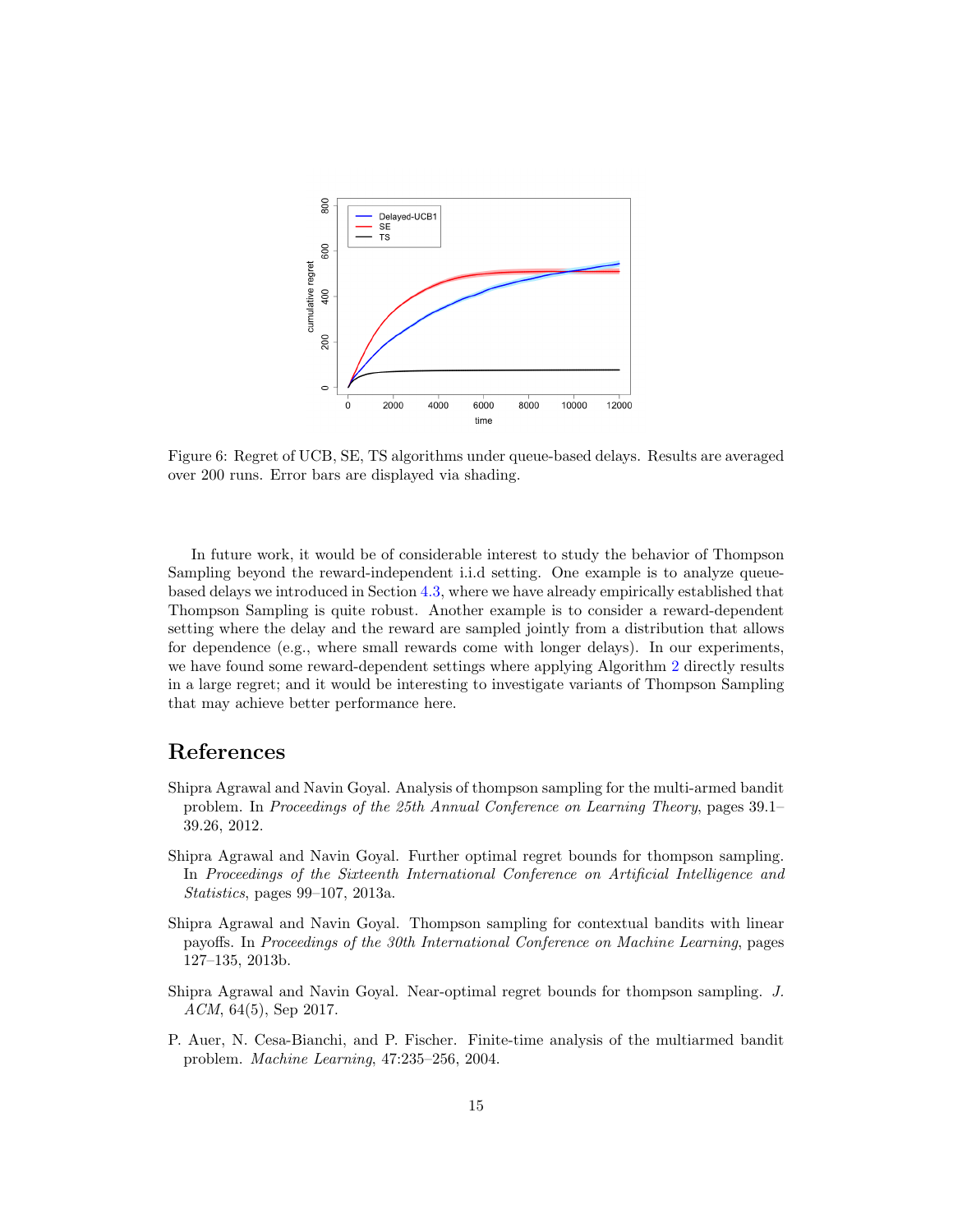- <span id="page-15-4"></span>Chunyan Cai, Suyu Liu, and Ying Yuan. A bayesian design for phase ii clinical trials with delayed responses based on multiple imputation. Statistics in Medicine, 33(23):4017–4028, 2014.
- <span id="page-15-5"></span>Olivier Chapelle. Modeling delayed feedback in display advertising. In Proceedings of the 20th ACM SIGKDD International Conference on Knowledge Discovery and Data Mining, KDD '14, page 1097–1105, 2014.
- <span id="page-15-0"></span>Olivier Chapelle and Lihong Li. An empirical evaluation of thompson sampling. In Advances in Neural Information Processing Systems, volume 24, 2011.
- <span id="page-15-6"></span>Miroslav Dudik, Daniel Hsu, Satyen Kale, Nikos Karampatziakis, John Langford, Lev Reyzin, and Tong Zhang. Efficient optimal learning for contextual bandits. In Proceedings of the Twenty-Seventh Conference on Uncertainty in Artificial Intelligence, UAI'11, page 169–178, Arlington, Virginia, USA, 2011. AUAI Press.
- <span id="page-15-2"></span>Eyal Even-Dar, Shie Mannor, and Yishay Mansour. Pac bounds for multi-armed bandit and markov decision processes. In Proceedings of the 15th Annual Conference on Computational Learning Theory, COLT '02, page 255–270, Berlin, Heidelberg, 2002. Springer-Verlag.
- <span id="page-15-3"></span>Piero Ferolla, Maria Pia Brizzi, Tim Meyer, Wasat Mansoor, Julien Mazieres, Christine Do Cao, Hervé Léna, Alfredo Berruti, Vincenzo Damiano, Wieneke Buikhuisen, Henning Grønbæk, Catherine Lombard-Bohas, Christian Groh´e, Vincenzo Minotti, Marcello Tiseo, Javier De Castro, Nicholas Reed, Gabriella Gislimberti, Neha Singh, Miona Stankovic, Kjell Oberg, and Eric Baudin. Efficacy and safety of long-acting pasireotide or everolimus alone or in combination in patients with advanced carcinoids of the lung and thymus (luna): an open-label, multicentre, randomised, phase 2 trial. The Lancet Oncology, 18  $(12):1652-1664, 2017.$
- <span id="page-15-10"></span>Kris Johnson Ferreira, David Simchi-Levi, and He Wang. Online network revenue management using thompson sampling. Operations Research, 66(6):1586–1602, 2018.
- <span id="page-15-8"></span>Manegueu Anne Gael, Claire Vernade, Alexandra Carpentier, and Michal Valko. Stochastic bandits with arm-dependent delays. In Proceedings of the 37th International Conference on Machine Learning, pages 3348–3356, 2020.
- <span id="page-15-1"></span>John C. Gittins. Bandit processes and dynamic allocation indices. Journal of the Royal Statistical Society (Series B), 41:148–164, 1979.
- <span id="page-15-9"></span>Aditya Gopalan, Shie Mannor, and Yishay Mansour. Thompson sampling for complex online problems. In Proceedings of the 31st International Conference on Machine Learning, pages 100–108, 2014.
- <span id="page-15-11"></span>Yonatan Gur and Ahmadreza Momeni. Adaptive sequential experiments with unknown information flows. Manufacturing  $\mathcal C$  Service Operations Management, forthcoming, 2022.
- <span id="page-15-7"></span>Pooria Joulani, Andras Gyorgy, and Csaba Szepesvari. Online learning under delayed feedback. In Proceedings of the 30th International Conference on Machine Learning, pages 1453–1461, 2013.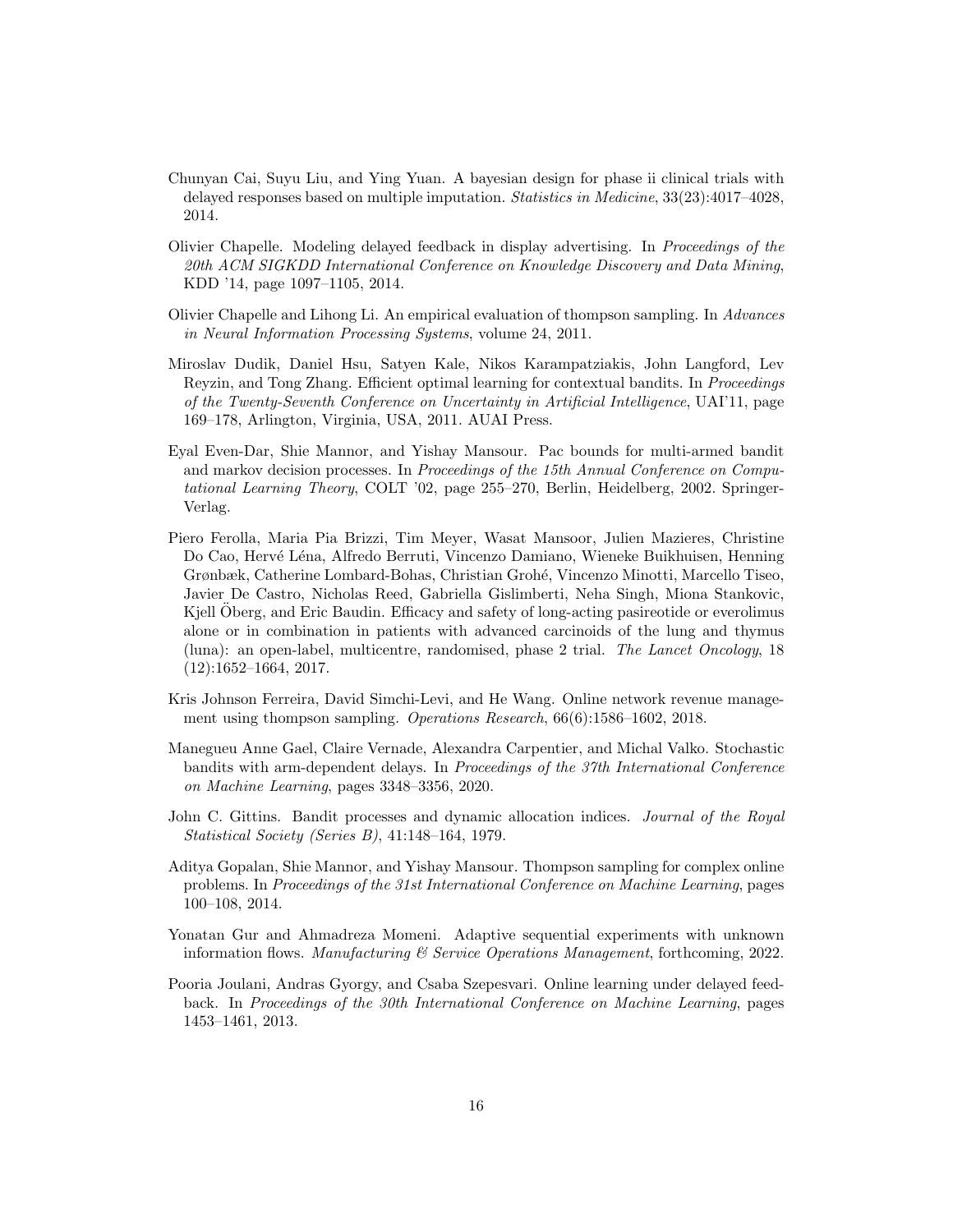- <span id="page-16-9"></span>Emilie Kaufmann, Nathaniel Korda, and R´emi Munos. Thompson sampling: An asymptotically optimal finite-time analysis. In Proceedings of the 23rd International Conference on Algorithmic Learning Theory, ALT'12, page 199–213, Berlin, Heidelberg, 2012. Springer-Verlag.
- <span id="page-16-11"></span>Jaya Kawale, Hung H Bui, Branislav Kveton, Long Tran-Thanh, and Sanjay Chawla. Efficient thompson sampling for online matrix-factorization recommendation. In Advances in Neural Information Processing Systems, volume 28, 2015.
- <span id="page-16-13"></span>F. P. Kelly. Reversibility and Stochastic Networks. Cambridge University Press, 2011. ISBN 1107401151.
- <span id="page-16-1"></span>Tze Leung Lai and Herbert E. Robbins. Asymptotically efficient adaptive allocation rules. Advances in Applied Mathematics, 6:4–22, 1985.
- <span id="page-16-6"></span>Tal Lancewicki, Shahar Segal, Tomer Koren, and Yishay Mansour. Stochastic multi-armed bandits with unrestricted delay distributions. In Proceedings of the 38th International Conference on Machine Learning, pages 5969–5978, 2021.
- <span id="page-16-2"></span>Travis Mandel, Yun-En Liu, Emma Brunskill, and Zoran Popovic. The queue method: Handling delay, heuristics, prior data, and evaluation in bandits. Proceedings of the AAAI Conference on Artificial Intelligence, 29(1), Feb. 2015.
- <span id="page-16-4"></span>Ciara Pike-Burke, Shipra Agrawal, Csaba Szepesvari, and Steffen Grunewalder. Bandits with delayed, aggregated anonymous feedback. In Proceedings of the 35th International Conference on Machine Learning, pages 4105–4113, 2018.
- <span id="page-16-0"></span>William H. Press. Bandit solutions provide unified ethical models for randomized clinical trials and comparative effectiveness research. Proceedings of the National Academy of Sciences, 106(52):22387–22392, 2009.
- <span id="page-16-12"></span>Chao Qin and Daniel Russo. Adaptivity and confounding in multi-armed bandit experiments. arXiv preprint arXiv:2202.09036, 2022.
- <span id="page-16-10"></span>Daniel Russo and Benjamin Van Roy. An information-theoretic analysis of thompson sampling. Journal of Machine Learning Research, 17(68):1–30, 2016.
- <span id="page-16-8"></span>Daniel Russo, Benjamin Van Roy, Abbas Kazerouni, and Ian Osband. A tutorial on thompson sampling. Found. Trends Mach. Learn., 11:1–96, 2018.
- <span id="page-16-7"></span>W. R. Thompson. On the likelihood that one unknown probability exceeds another in view of the evidence of two samples. Biometrika, 25:285–294, 1933.
- <span id="page-16-3"></span>Claire Vernade, Olivier Cappé, and Vianney Perchet. Stochastic bandit models for delayed conversions. In Gal Elidan, Kristian Kersting, and Alexander T. Ihler, editors, Proceedings of the Thirty-Third Conference on Uncertainty in Artificial Intelligence, UAI 2017, Sydney, Australia, August 11-15, 2017. AUAI Press, 2017.
- <span id="page-16-5"></span>Claire Vernade, Alexandra Carpentier, Tor Lattimore, Giovanni Zappella, Beyza Ermis, and Michael Brückner. Linear bandits with stochastic delayed feedback. In *Proceedings of the* 37th International Conference on Machine Learning, pages 9712–9721, 2020a.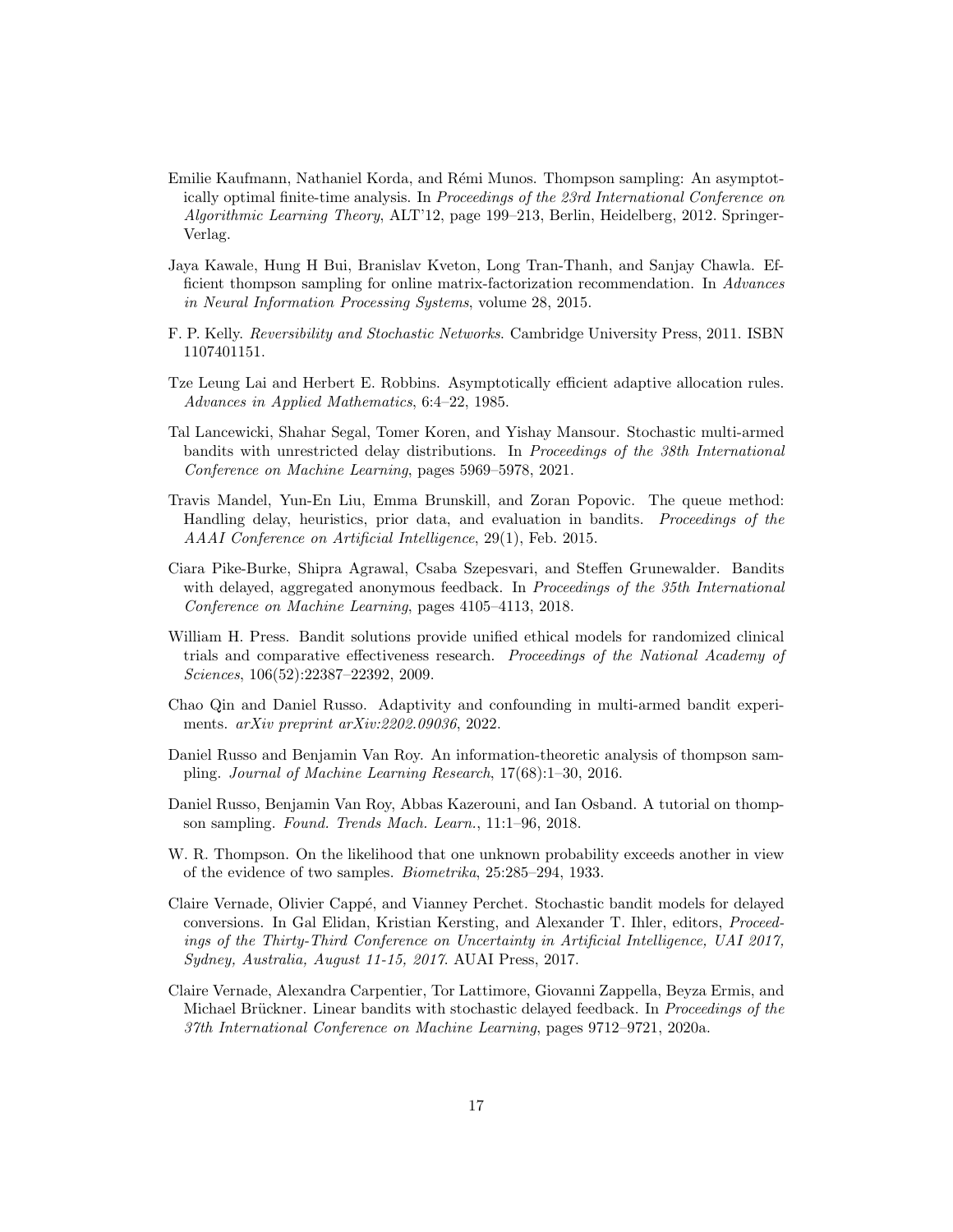- <span id="page-17-2"></span>Claire Vernade, Andras Gyorgy, and Timothy Mann. Non-stationary delayed bandits with intermediate observations. In Proceedings of the 37th International Conference on Machine Learning, pages 9722–9732, 2020b.
- <span id="page-17-0"></span>Jiajing Xu and Guosheng Yin. Two-stage adaptive randomization for delayed response in clinical trials. Journal of the Royal Statistical Society. Series C (Applied Statistics), 63 (4):559–578, 2014.
- <span id="page-17-1"></span>Zhengyuan Zhou, Renyuan Xu, and Jose Blanchet. Learning in generalized linear contextual bandits with stochastic delays. In Advances in Neural Information Processing Systems, volume 32, 2019.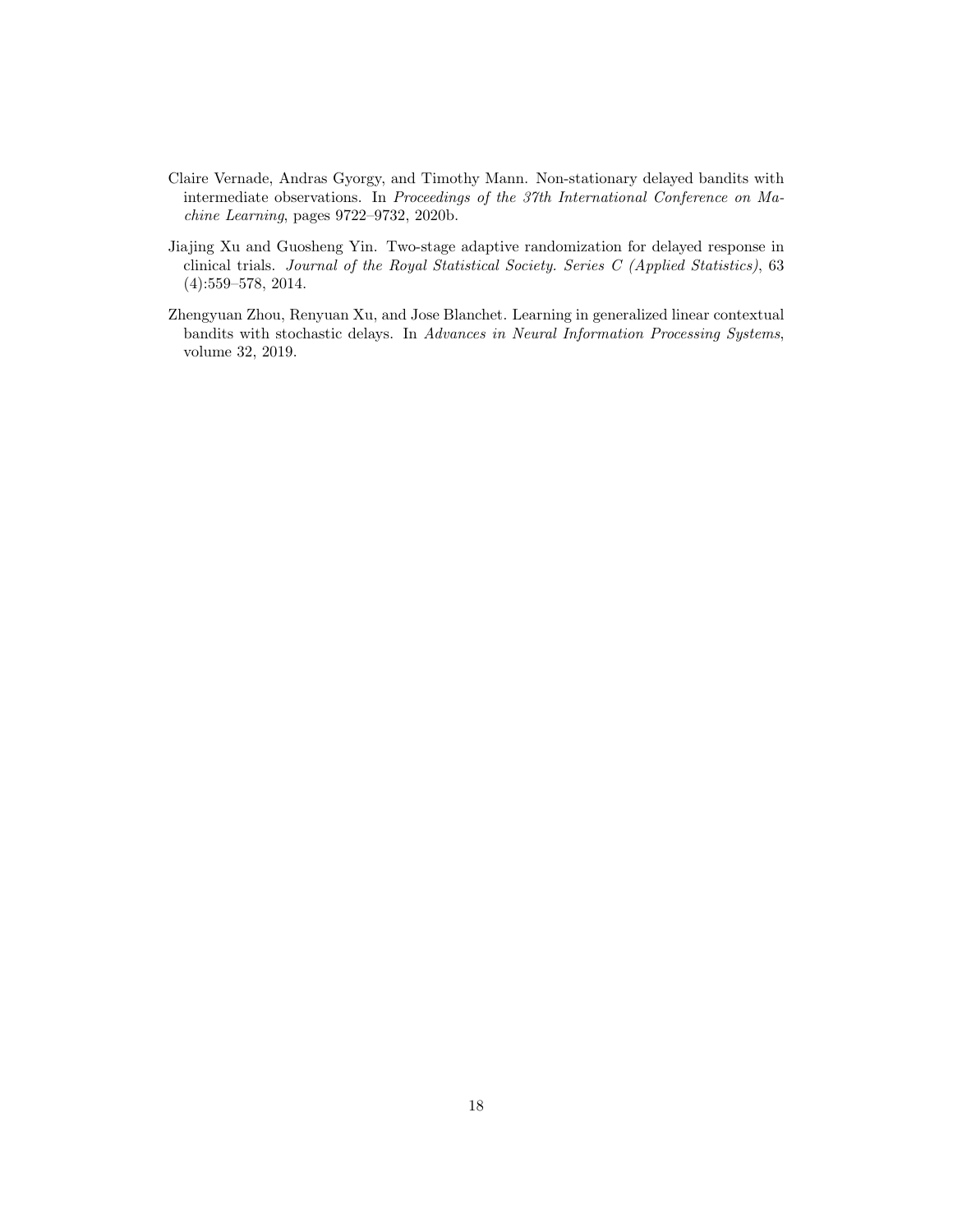# <span id="page-18-0"></span>A Proof of Lemma [2](#page-5-3)

Proof. We use the following lemma in [Lancewicki et al.](#page-16-6) [\[2021\]](#page-16-6).

**Lemma 8.** At time t, for any arm i and quantile  $q \in (0,1]$ , it holds that

$$
\mathbb{P}\{n_{t+d_i(q)} < \frac{q}{2}m_t(i)\} \le \exp\left(-\frac{q}{8}m_t(i)\right)
$$

We have

$$
\mathbb{P}(F_1) = \mathbb{P}\left\{\exists t \le T, i : m_t(i) \ge \frac{24\log(T)}{q_i}, n_{t+d_i(q_i)}(i) < \frac{q_i}{2}m_t(i)\right\}
$$
\n
$$
\le \sum_{i} \sum_{t:m_t(i) \ge \frac{24\log(T)}{q_i}} \mathbb{P}\left\{n_{t+d_i(q_i)}(i) < \frac{q_i}{2}m_t(i)\right\}
$$
\n
$$
\le \sum_{i} \sum_{t:m_t(i) \ge \frac{24\log(T)}{q_i}} \exp\left(-\frac{q_i}{8}m_t(i)\right)
$$
\n
$$
\le T K \frac{1}{T^3}
$$
\n
$$
\le \frac{1}{T}
$$

For the second part we have from Lemma 6 in [Agrawal and Goyal](#page-14-1) [\[2012\]](#page-14-1) that

$$
\forall t, \mathbb{P}\left\{\theta_2(t) > \mu_2 + \frac{\Delta}{2}, n_2(t) \ge \frac{24\log T}{\Delta^2}\right\} \le \frac{2}{T^2},
$$

taking a union bound over t gives us the result.

# <span id="page-18-1"></span>B Proof of Lemma [3](#page-6-2)

Proof.

$$
\sum_{j=1}^{T} \mathbb{E}\left[Y_{j} | G\right]
$$
\n
$$
\leq \sum_{j=1}^{T} \mathbb{E}\left[\max\{X(n_{t_{j}}(1), s(n_{t_{j}}(1)), \mu_{2} + \frac{\Delta}{2}), ..., X(n_{t_{j+1}}(1), s(n_{t_{j+1}}(1)), \mu_{2} + \frac{\Delta}{2})\} | G\right]
$$
\n
$$
\leq \sum_{j=1}^{T} \mathbb{E}\left[\sum_{k=n_{t_{j}}}^{n_{t_{j+1}}} X(k, s(k), \mu_{2} + \frac{\Delta}{2})\right]
$$
\n
$$
\leq \sum_{j=1}^{T} \mathbb{E}\left[\min\{X(n_{t_{j}}(1), s(n_{t_{j}}(1)), \mu_{2} + \frac{\Delta}{2}), T\}\right] + \sum_{k=1}^{T} \mathbb{E}\left[\min\{X(k, s(k), \mu_{2} + \frac{\Delta}{2}), T\}\right]
$$

The first inequality holds because the fact that posterior distribution of arm 1 changes according to how many rewards have arrived and the time until the sample exceeds a threshold is bounded by the maximum of using fixed posterior. The second inequality holds because the maximum is bounded by the sum. The third inequality holds because each index  $k$ enters exactly once except the starting index  $n_{t_i}$  which could have repetitions.  $\Box$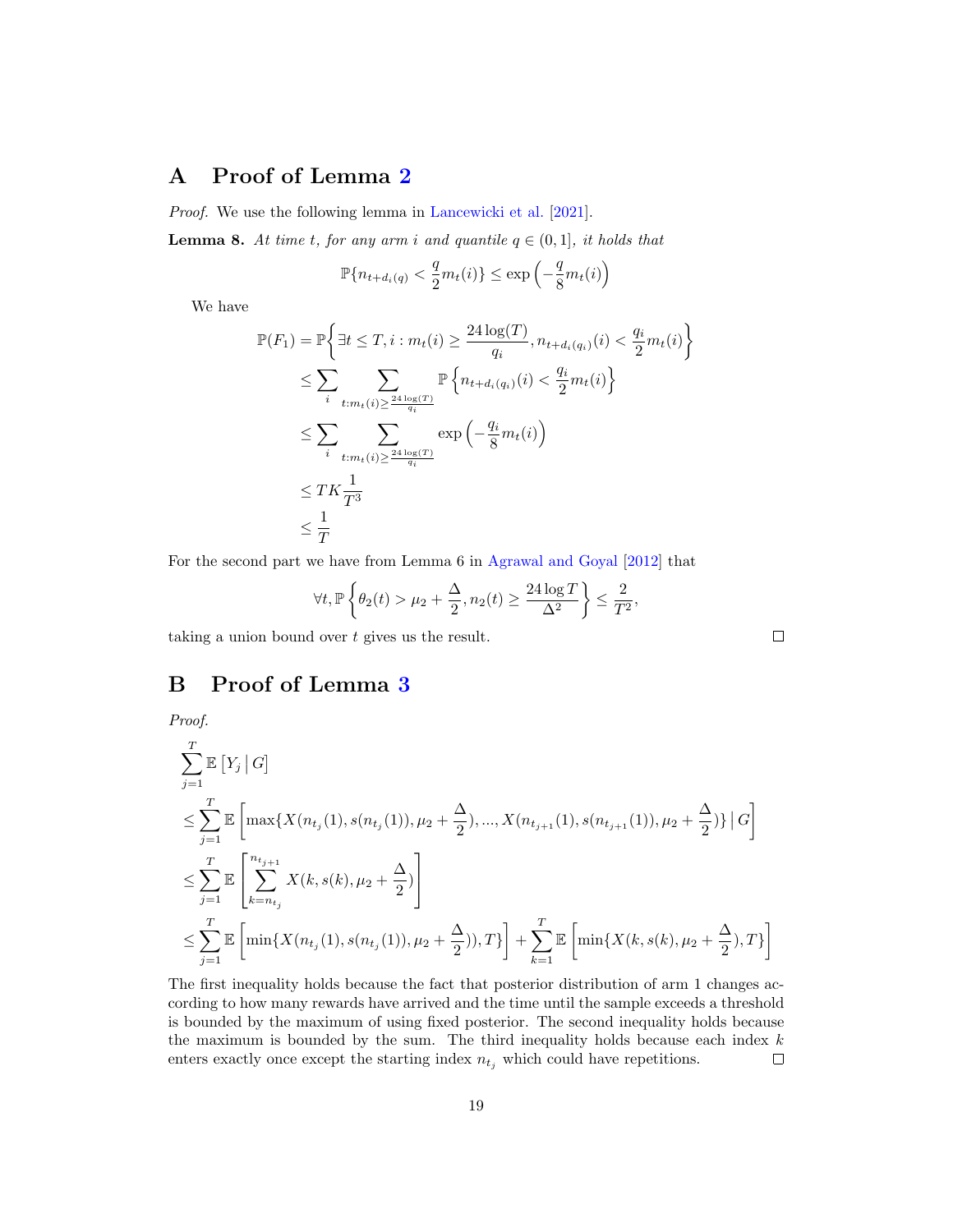## <span id="page-19-0"></span>C Proof of Theorem [6](#page-7-0)

*Proof.* As in [Agrawal and Goyal](#page-14-1) [\[2012\]](#page-14-1), we define arm  $i \neq 1$  to be saturated if the number of observed rewards is at least  $\frac{24 \log T}{\Delta_i^2}$  and let the set of saturated arms at time t be  $C(t)$ . Define the following two events:

$$
F_1 = \left\{ \exists t, i : m_t(i) \ge \frac{24 \log(T)}{q_i}, n_{t+d_i(q_i)}(i) < \frac{q_i}{2} m_t(i) \right\}
$$
\n
$$
F_2 = \left\{ \exists t \le T, i \in C(t) : \theta_i(t) \notin \left[ \mu_i - \frac{\Delta_i}{2}, \mu_i + \frac{\Delta_i}{2} \right] \right\}
$$

Then we have the following results adapting proofs from [Lancewicki et al.](#page-16-6) [\[2021\]](#page-16-6) and [Agrawal](#page-14-1) [and Goyal](#page-14-1) [\[2012\]](#page-14-1) respectively as in the 2-arm case.

**Lemma 9.**  $\mathbb{P}(F_1) \leq \frac{1}{T}$  and  $\mathbb{P}(F_2) \leq \frac{4(K-1)}{T}$  $\frac{(N-1)}{T}$ .

Let  $G = \neg F_1 \bigcap \neg F_2$ . Similar to the two arm case we focus on the clean event G. As in 2-arm case we only need to bound the regret condition on  $G$ . We ignore condition on  $G$  for simplicty in the following proof. Define

$$
\tau_i = \inf\{t : n_t(i) \geq 24\Delta_i^{-2} \log(T)\}\
$$

which means the first time arm  $i$  is in the saturated set. We bound the regret in terms of playing saturated arms and non-saturated arms. To bound the regret due to non-saturated arms, note that condition  $G$ , we have

**Lemma 10.**  $m_{\tau_i}(i) \leq \frac{48 \log T}{q_i \Delta_i^2} + d_i(q_i)$ .

*Proof.* If  $m_{\tau_i-d_i(q_i)}(i) \leq \frac{24 \log T}{q_i}$  then the conclusion obviously holds. If not since we are in G, we know

$$
n_{\tau_i - d_i(q_i) + d_i(q_i)}(i) \ge \frac{q_i}{2} m_{\tau_i - d_i(q_i)}(i)
$$

which implies

$$
m_{\tau_i - d_i(q_i)}(i) \le \frac{48 \log T}{q_i \Delta_i^2}.
$$

Hence,

$$
m_{\tau_i}(i) \le \frac{48 \log T}{q_i \Delta_i^2} + d_i(q_i)
$$

 $\Box$ 

Hence the regret due to unsaturated arms is bounded by

$$
\sum_{i \neq 1} \frac{48 \log T}{q_i \Delta_i} + d_i(q_i) \Delta_i.
$$

To bound the regret due to playing saturated arms, we follow [Agrawal and Goyal](#page-14-1) [\[2012\]](#page-14-1) and incorporate delays into the arguments. Specifically let us use the notations they developed. Let  $I_j$  denote the interval between (excluding)  $t_j$  and  $t_{j+1}$ . Define the following event

$$
M(t) = \{ \theta_1(t) > \max_{i \in C(t)} (\mu_i + \frac{\Delta_i}{2}) \}
$$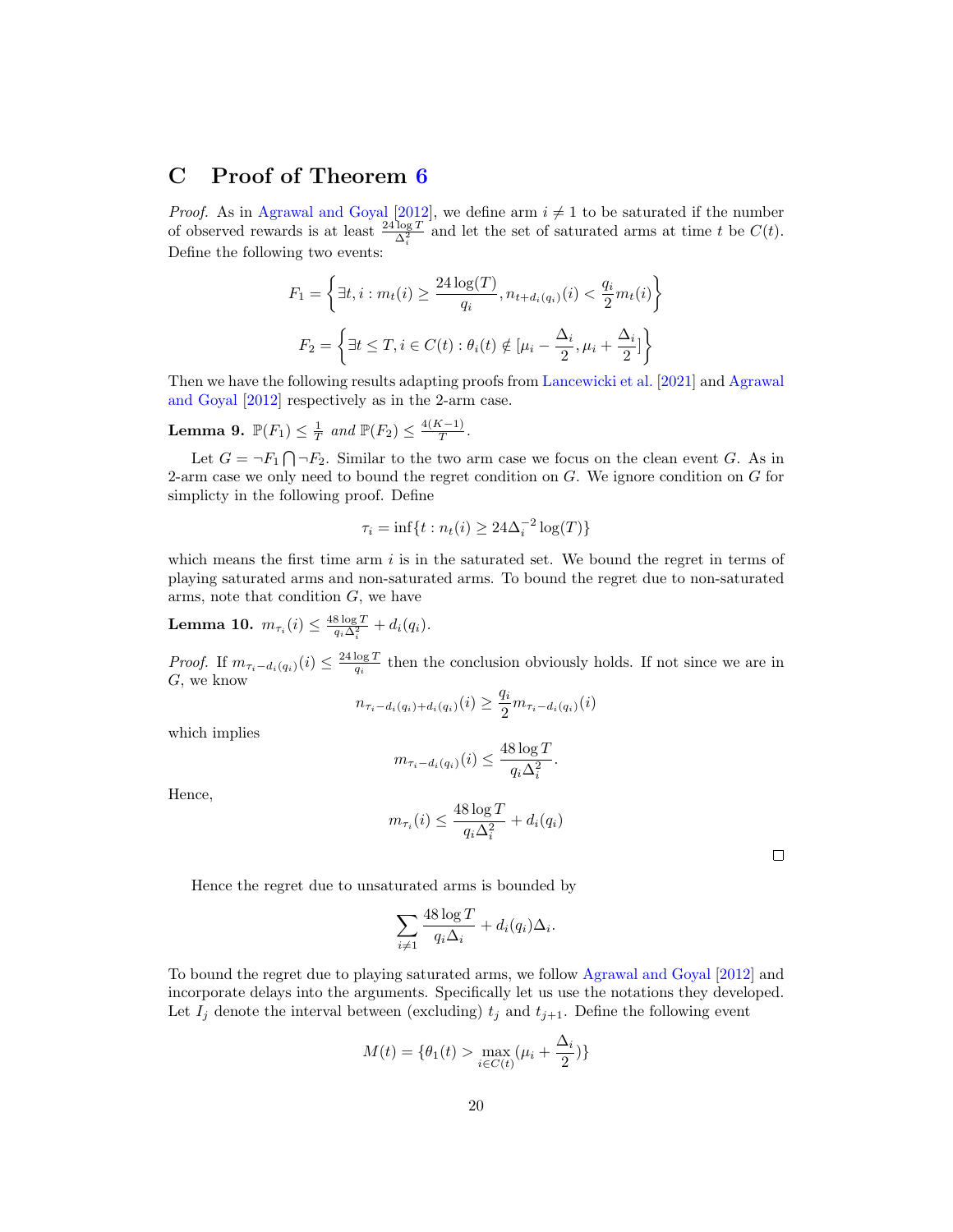and assume  $M(t)$  holds if  $C(t)$  is empty. Note that under G all saturated arms are concentrated so essentially  $M(t)$  denotes a pull of unsaturated arm. Now let  $\gamma_j = |\{t \in I_j : M(t) =$ 1}| and let  $I_j(l)$  denotes the sub-interval of  $I_j$  between  $(l-1)$ -th and l-th occurrences of event  $M(t)$  in  $I_j$ . Finally let

$$
V_j^{l,a} = |\{t \in I_j(l) : \mu_a = \max_{i \in C(t)} \mu_i\}|
$$

which segments the interval  $I_i(l)$  by which saturated arm to pull. Let  $\mathcal{R}^S(I_i)$  be the regret pulling saturated arms in interval  $I_i$ . We then have the following crucial lemma bounding regret due to playing saturated arms from [Agrawal and Goyal](#page-14-1) [\[2012\]](#page-14-1).

# Lemma 11.  $\sum_{j=0}^{T-1} \mathbb{E} \left[ \mathcal{R}^s(I_j) \right] \leq \sum_{j=0}^{T-1} \mathbb{E} \left[ \sum_{\ell=1}^{\gamma_j+1} \sum_{a=2}^K 3 \Delta_a V_j^{\ell, a} \right] + 4(K-1).$

We then have

<span id="page-20-0"></span>
$$
\sum_{j=0}^{T-1} \mathbb{E}\left[\sum_{\ell=1}^{\gamma_j+1} \sum_{a=2}^{K} 3\Delta_a V_j^{\ell,a}\right]
$$
  
= 
$$
\sum_{a=2}^{K} 3\Delta_a \mathbb{E}\left[\sum_{j=0}^{T-1} \sum_{\ell=1}^{\gamma_j+1} V_j^{\ell,a}\right]
$$
 (12)

Now as in non-delay case, by definition,  $V_j^{l,a}$  is the number of of steps in  $I_j(l)$  for which a is the best arm in saturated set and  $M(t)$  does not hold. This is the steps until our Beta posterior of arm 1 has a sample exceeding  $\mu_a + \frac{\Delta_a}{2}$  or an arm different than a becomes the best or we reach end of round T. Hence this is stochastically dominated by steps until the Beta posterior sample exceeding  $\mu_a + \frac{\Delta_a}{2}$ . Unlike non-delayed case, the posterior distribution is changing, but it could still be bounded as the following because  $V_j^{\ell,a}$  is bounded by a sum of all  $X$  terms using all possible posterior distributions, i.e.

$$
V_j^{\ell,a} \le \sum_{k=n_{t_j}(1)}^{n_{t_{j+1}}(1)} X(k, s(k), \mu_a + \frac{\Delta_a}{2})
$$

Hence, we have

$$
(12) \leq \sum_{a=2}^{K} 3\Delta_a \mathbb{E} \left[ \sum_{j=1}^{T} (\gamma_j + 1) \sum_{k=n_{t_j}(1)}^{n_{t_{j+1}}(1)} X(k, s(k), \mu_a + \frac{\Delta_a}{2}) \right]
$$
  

$$
\leq \sum_{a=2}^{K} 3\Delta_a \mathbb{E} \left[ \sum_{j=1}^{T} \sum_{k=n_{t_j}(1)}^{n_{t_{j+1}}(1)} X(k, s(k), \mu_a + \frac{\Delta_a}{2}) \right]
$$
  

$$
+ \sum_{a=2}^{K} 3\Delta_a \mathbb{E} \left[ \sum_{j=1}^{T} \gamma_j \max_{j} \sum_{k=n_{t_j}(1)}^{n_{t_{j+1}}(1)} X(k, s(k), \mu_a + \frac{\Delta_a}{2}) \right]
$$

Note that  $\sum_{j=1}^{T} \gamma_j$  is bounded by the total number of pulls of unsaturated arm, which is  $\sum_{i=2}^{K} \frac{48 \log T}{q_i \Delta_i^2} + d_i(q_i)$ . Also note that the maximum term is bounded by the sum over all k,